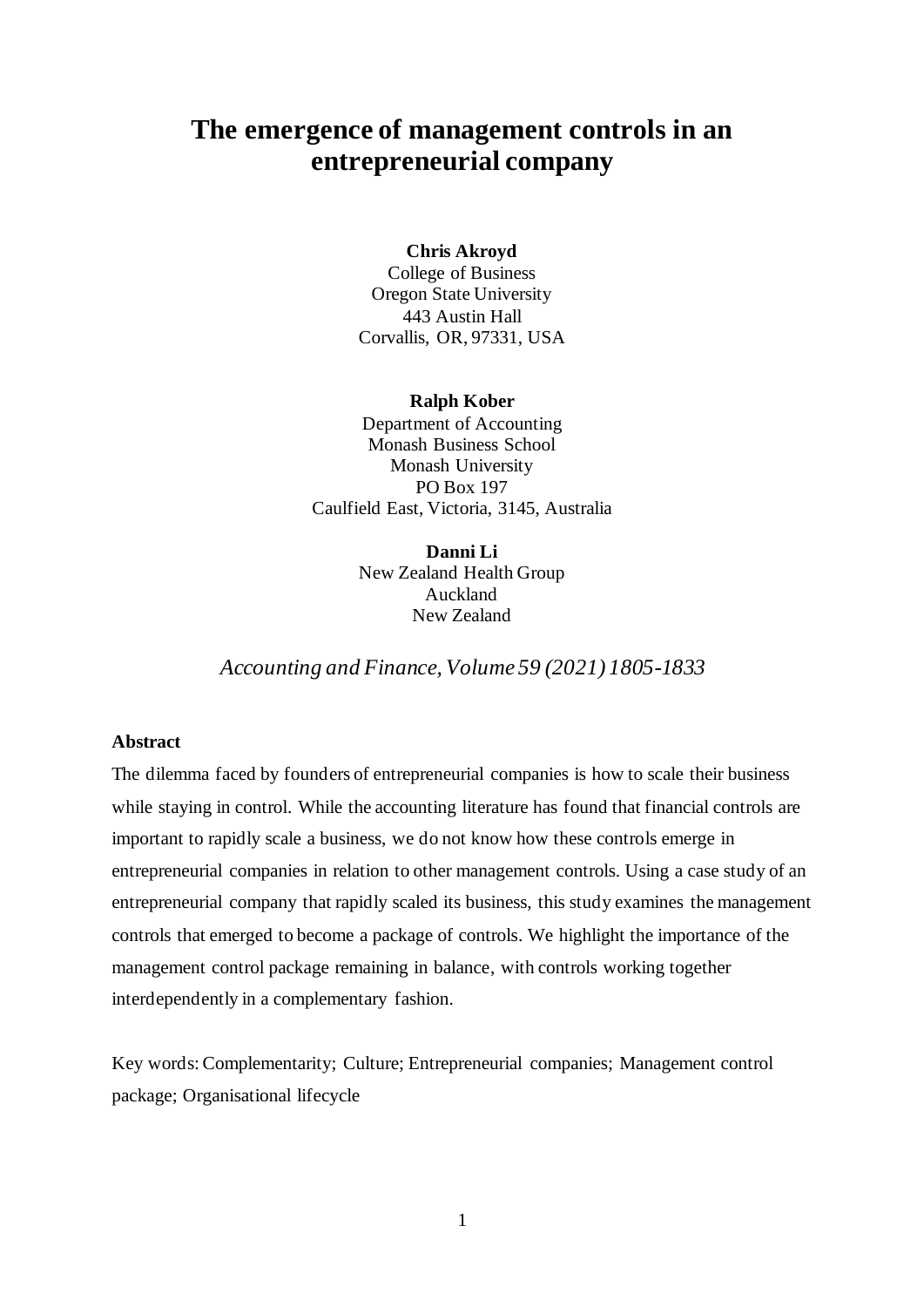## **1. Introduction**

The management literature has found a number of critical activities necessary for entrepreneurial companies<sup>1</sup> to successfully scale their business through the lifecycle stages of birth and growth (DeSantola and Gulati, 2017; Gulati and DeSantola, 2016). Three of these four critical activities relate directly to the development of a package of management controls<sup>2</sup> as set out in Malmi and Brown's  $(2008)$  typology, including financial controls such as planning and forecasting, administrative controls such as management structures and processes, and cultural controls such as the design and reinforcement of cultural values (DeSantola and Gulati, 2017; Gulati and DeSantola, 2016). The management of entrepreneurial companies as they grow has not yet been adequately examined (Cardinal *et al.*, 2004; DeSantola and Gulati, 2017; Gulati and DeSantola, 2016) and the manner in which a management control package emerges in early-stage companies remains unclear (Davila *et al.*, 2010). As such, this paper uses a case study to examine the management control package that emerged in an entrepreneurial company that rapidly scaled it business. We investigate at what stage in the company's lifecycle various management controls emerge and the reason for their introduction.

In contrast to the management literature, which has found a number of management controls as being critical to scaling entrepreneurial companies, the accounting research examining the first controls to emerge in early-stage companies has consistently found financial controls to be the first management control adopted (e.g. Davila and Foster, 2005, 2007; Moores and Yuen, 2001; Sandino, 2007; Simons, 1995). Even when the strategy of these companies differs, financial controls are still found to be the first management control to be implemented, with only subsequent management controls differing based on company strategy (Sandino, 2007).

To gain an understanding of when various management controls are introduced and how they enable an entrepreneurial company to scale, we draw on the descriptive strengths of a case

<sup>&</sup>lt;sup>1</sup> We follow DeSantola and Gulati (2017, p. 640), who define entrepreneurial companies as young, growthoriented companies that engage in innovative behaviours. Furthermore, entrepreneurial companies differ from small companies based on growth potential. Entrepreneurial companies are usually based on an innovation and consequently have higher growth potential compared with a small business that operates within an established market.

<sup>&</sup>lt;sup>2</sup> A management control package is a set of management controls managers use to align individual a ctivities with the company's goals (Bedford *et al.*, 2016; Grabner and Moers, 2013; Malmi and Brown, 2008).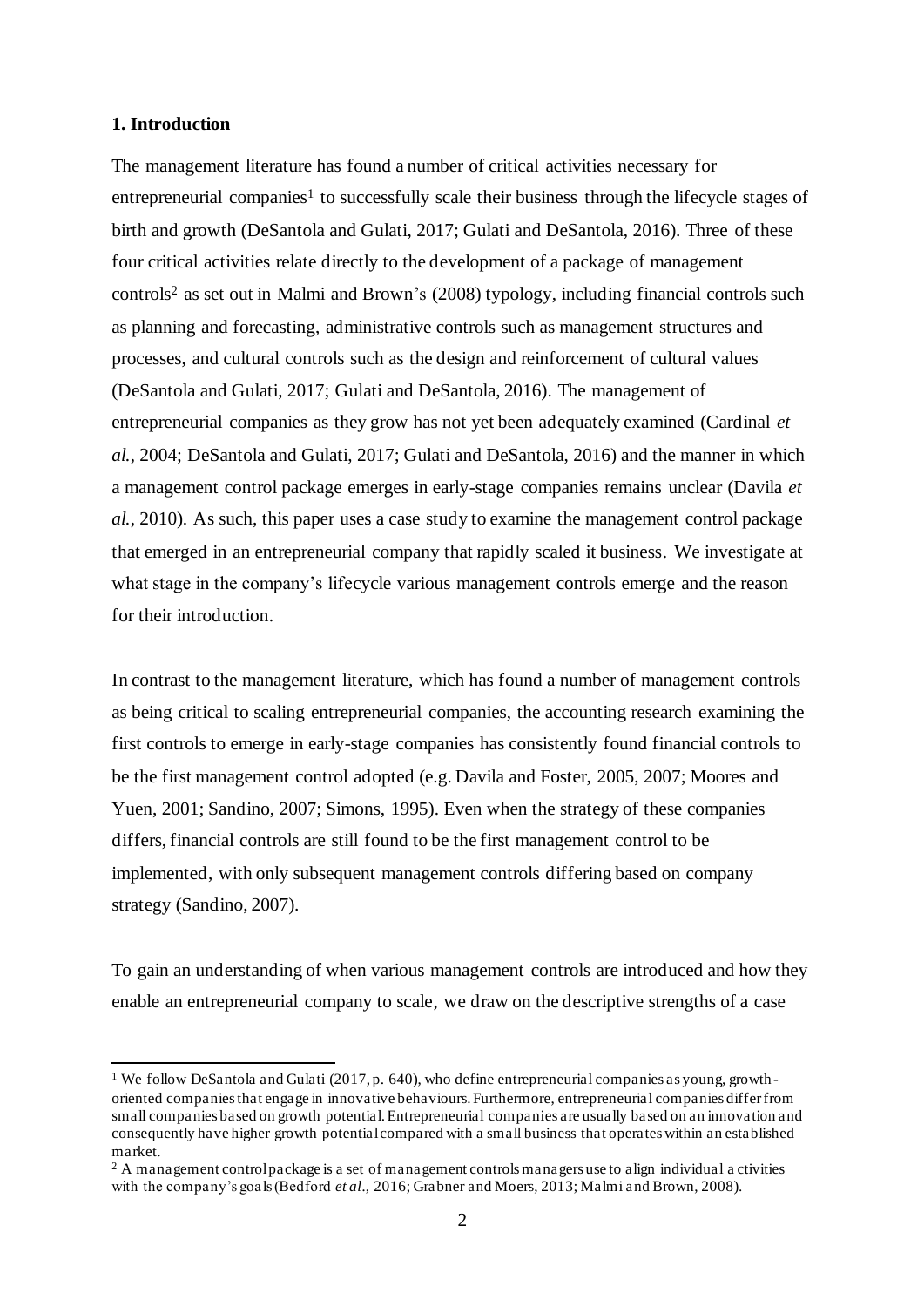study (Ahrens and Dent, 1998). Our case study company is HRV, <sup>3</sup> a New Zealand company operating in the home ventilation industry that rapidly scaled its business, leading to an increase in revenue over its first four years of operation from NZ\$100,000 to NZ\$7.23 million, and reached NZ\$19 million in revenue by the end of year six. HRV manufactures, sells, and installs a ventilation system it developed that is functionally different from the other ventilation systems on the market.

To undertake this case study, we draw on complementarity theory (Milgrom and Roberts, 1990, 1995). Complementarity theory originates from economics and investigates how a decision maker 'tries to maximise "performance" by (simultaneously) deciding on multiple choice variables' (Grabner and Moers, 2013, p. 408). Activities are complementary if doing more of one activity increases the returns from doing more of the other activities (Milgrom and Roberts, 1995). As argued by Grabner and Moers (2013), such a theory is suitable for the study of how management controls operate in combination with each other; that is, do the management controls within a package operate independently of each other or are they interdependent, operating together as a system? As argued by Milgrom and Roberts (1995, p. 180), 'the idea of complementarities … gives substance to previously elusive notions such as "fit" or "systems effects"', noting that, in complementarity theory, the term *fit* relates to how, in this instance, management controls fit with each other (Grabner and Moers, 2013). Kristensen and Israelsen (2014) refine complementarity theory by introducing the notion of balance in understanding how the right balance between management controls is constituted. Packages of management controls can therefore be either in balance, when all the management controls are working interdependently, or off balance, when one or more management control obstructs complementary performance effects.

While predominately used in quantitative studies, Miller and O'Leary (1997) draw on complementarity theory in their qualitative study on the redesign of budgeting practices at Caterpillar Inc., highlighting the complexities associated with how complementarities are identified and acted on within a company. Mouritsen and Thrane (2006) also draw on the notion of complementarities in their research on understanding how management control is mobilised in network enterprises. Given the importance for entrepreneurial companies to

<sup>3</sup> HRV is the official company name. The name comes from an acronym for 'Heat Recovery Ventilation'. Permission was granted by the company to use its name in any academic publications.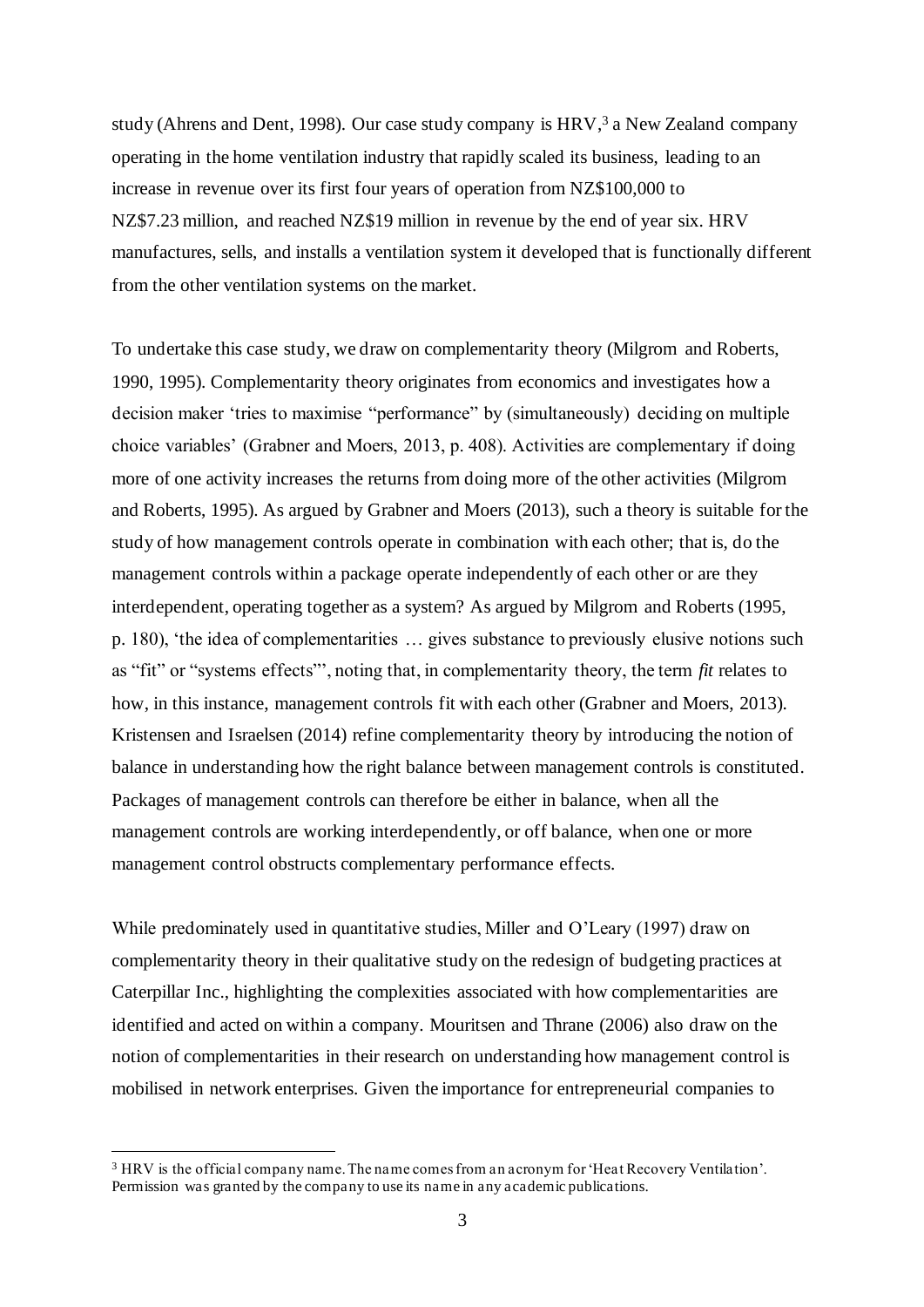have the right mix of management controls (DeSantola and Gulati, 2017; Gulati and DeSantola, 2016), they would be expected to be operating in balance (Kristensen and Israelsen, 2014), with management controls working together in a complementary manner to support the company's strategy. If management controls were not complementary to each other but operating independently of each other, the management controls comprising the package would be off balance (Kristensen and Israelsen, 2014). It is hard to imagine how an entrepreneurial company could successfully scale its business in such a situation. Complementarity theory is therefore ideally suited to the study of how management controls operate and evolve within an entrepreneurial company.

Our findings contrast prior accounting research that finds that financial controls are the first management controls adopted in early-stage companies (e.g. Davila and Foster, 2005, 2007<sup>4</sup>; Moores and Yuen, 2001; Sandino, 2007; Simons, 1995). Instead, we find that our entrepreneurial case study company first introduced cultural controls in the form of a vision statement and core values. These cultural controls were constantly reinforced and built upon. As the company grew, it introduced administrative and financial controls to further support its cultural controls. HRV was able to maintain the balance of its control package through the continual reinforcement of cultural controls whenever new management controls were introduced. Our analysis highlights how this balance was maintained by management controls working interdependently in a complementary manner, facilitating HRV's ability to rapidly scale while remaining in control. This also contrasts the management literature (Cardinal *et al*., 2004), which finds that as young companies grow they go through phases of being out of balance, with their management controls working against each other, thus requiring rebalancing.

This paper contributes to the accounting and management literatures as follows. First, drawing on complementarity theory, we highlight the importance of maintaining management control packages in balance during the early stages of an entrepreneurial company's lifecycle. This balance is maintained by ensuring that each newly introduced management control acts in a complementary manner to existing management controls. This ensures the management

<sup>4</sup> The sample for these studies came from the Stanford project on emerging companies (Baron and Hannan, 2002), which examines the evolution of 200 early-stage companies. On average, the companies were just over five years old and employed 75 people. In year 5, our case study company, HRV, with 480 employees, was larger than these companies and spread across a much wider geographic area, since they operated across New Zealand, whereas the companies in the Stanford sample mostly operated in the Silicon Valley area.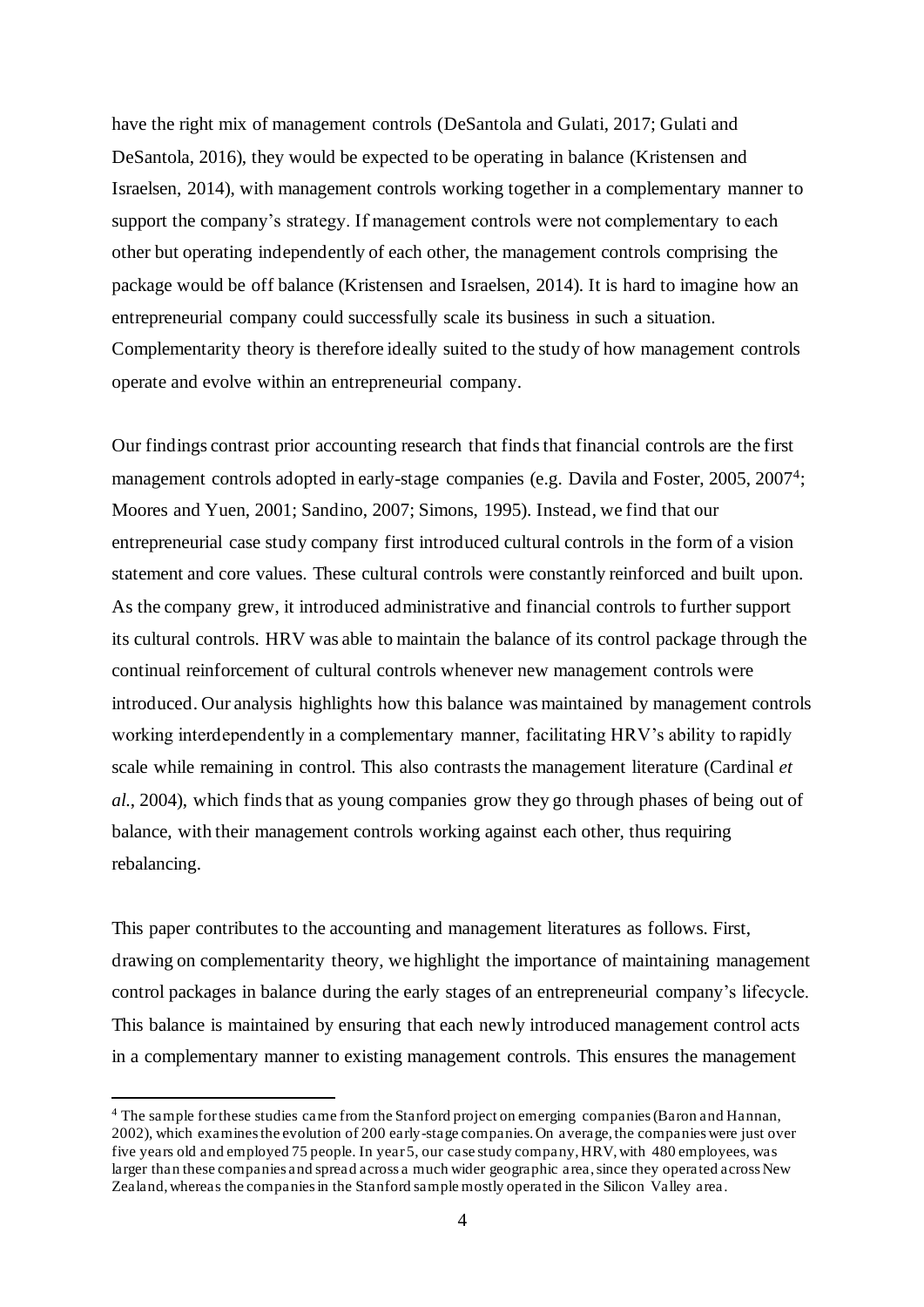controls work interdependently as a system, resulting in the control package remaining in balance and thus able to support a company's growth.

Second, contrary to research that views culture as a contextual variable that can impact the selection and design of management controls (e.g. Ferreira and Otley, 2009), through the lens of complementarity theory, we are able to highlight the interdependence between cultural controls and other management controls.

Third, contrary to research that suggests management controls are underpinned by culture (e.g. Ferner, 2000), we build on research highlighting how the different management controls can interact (Alvesson and Kärreman, 2004; Kraus *et al.*, 2017) to show how cultural controls can play a major role within a management control package and that other management controls sometimes underpin cultural control.

Fourth, this paper highlights how an entrepreneurial company that rapidly scaled its business could require a different staging of management controls than that suggested by experiencebased models<sup>5</sup> (Flamholtz and Randle, 2000; Simons, 1995, 2000) and prior research (Davila, 2005; Davila and Foster, 2007). Finally, this paper adds to the growing body of literature on the adoption of management controls in early-stage companies by focusing solely on an entrepreneurial company. Besides contributing to the academic literature, we believe this paper can also assist entrepreneurs and practitioners engaged with entrepreneurial companies by highlighting the importance of both selecting appropriate management controls and ensuring that each new management control introduced works in a complementary manner with existing management controls, thus maintaining the balance of the management control package.

This paper is structured as follows. Section 2 presents our current understanding of the emergence of management controls over a company's lifecycle and develops expectations about how an entrepreneurial company would introduce management controls. Section 3 presents our research method, while Section 4 gives an overview of HRV's background as well as a detailed description of the staged introduction of management controls during the company's birth and growth stages. Section 5 discusses our findings. Finally, Section 6 sets

<sup>5</sup> These models have been presented in business books examining orga nisational design.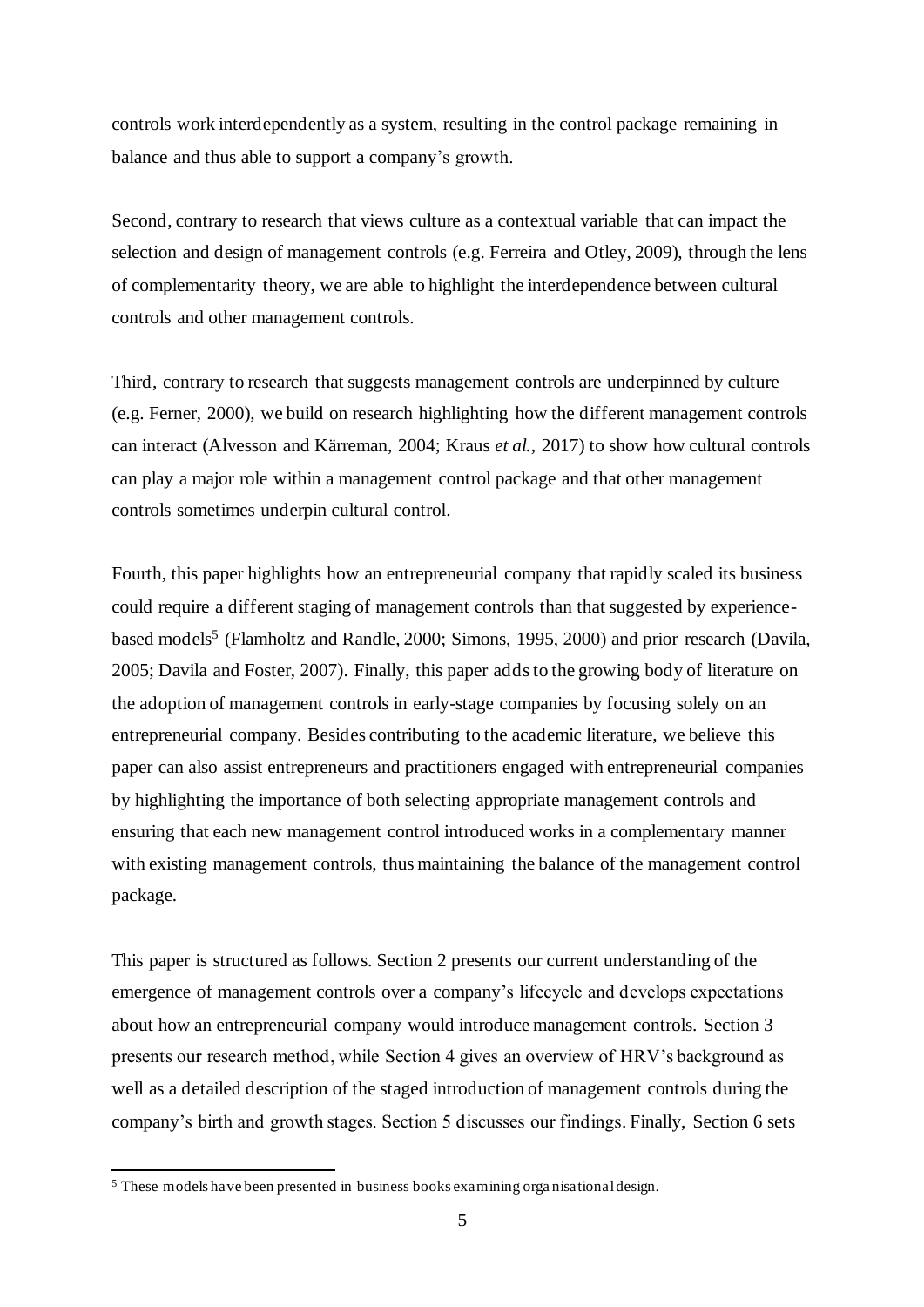forth our conclusions, including the limitations of this research and avenues for future research.

## **2. Management control and organisational lifecycles**

Accounting research has confirmed the adoption of financially focused management controls in early-stage companies (Auzair and Langfield-Smith, 2005; Davila, 2005; Davila *et al.*, 2010; Moores and Yuen, 2001; Su *et al.*, 2013, 2015a, 2015b, 2017), highlighting the importance of planning and forecasting and the fact that these are often the first controls introduced (Davila, 2005; Davila and Foster, 2007; Moores and Yuen, 2001; Sandino, 2007). Companies with faster growth are associated with the accelerated adoption of financial controls such as operating budgets (Davila and Foster, 2005), which, it has been argued, enables these companies to deal with the increased complexity associated with growth (Davila and Foster, 2007, 2010). However, research has also found that entrepreneurial companies place less emphasis on budgets and cost controls (Chenhall and Morris, 1995; Dent, 1990; Van der Stede, 2000).

An extensive management literature also shows that companies change in relation to different lifecycle stages (e.g. Greiner, 1998; Kazanjian, 1988; Miller and Friesen, 1984; Quinn and Cameron, 1983). Although the stages of a company's lifecycle have been categorised in various ways and given many different names, we use Miller and Friesen's (1984) categorisation of birth, growth, maturity, revival, and decline.<sup>6</sup> Table 1 provides an overview of the characteristics of the birth and growth stages (Miller and Friesen, 1984), <sup>7</sup> which are the focus of this study.

#### **Insert Table 1 here**

<sup>6</sup> In line with the arguments of Moores and Yuen (2001), Silvola (2008) and Su *et al.* (2013), the Miller and Friesen (1984) categorisation is used because the model encompasses a company's complete biological lifecycle, from birth to death, provides well-established measures of the lifecycle stages, has been validated, and has been used extensively in prior research (e.g. Auzair and Langfield-Smith, 2005; Davila, 2005; Moores and Yuen, 2001; Silvola, 2008; Su *et al.*, 2013, 2015a, 2015b, 2017).

<sup>7</sup> We limit our discussion to the birth and growth stages of the Miller and Friesen (1984) categorisation, since these are the two stages of the lifecycle with which this research is concerned.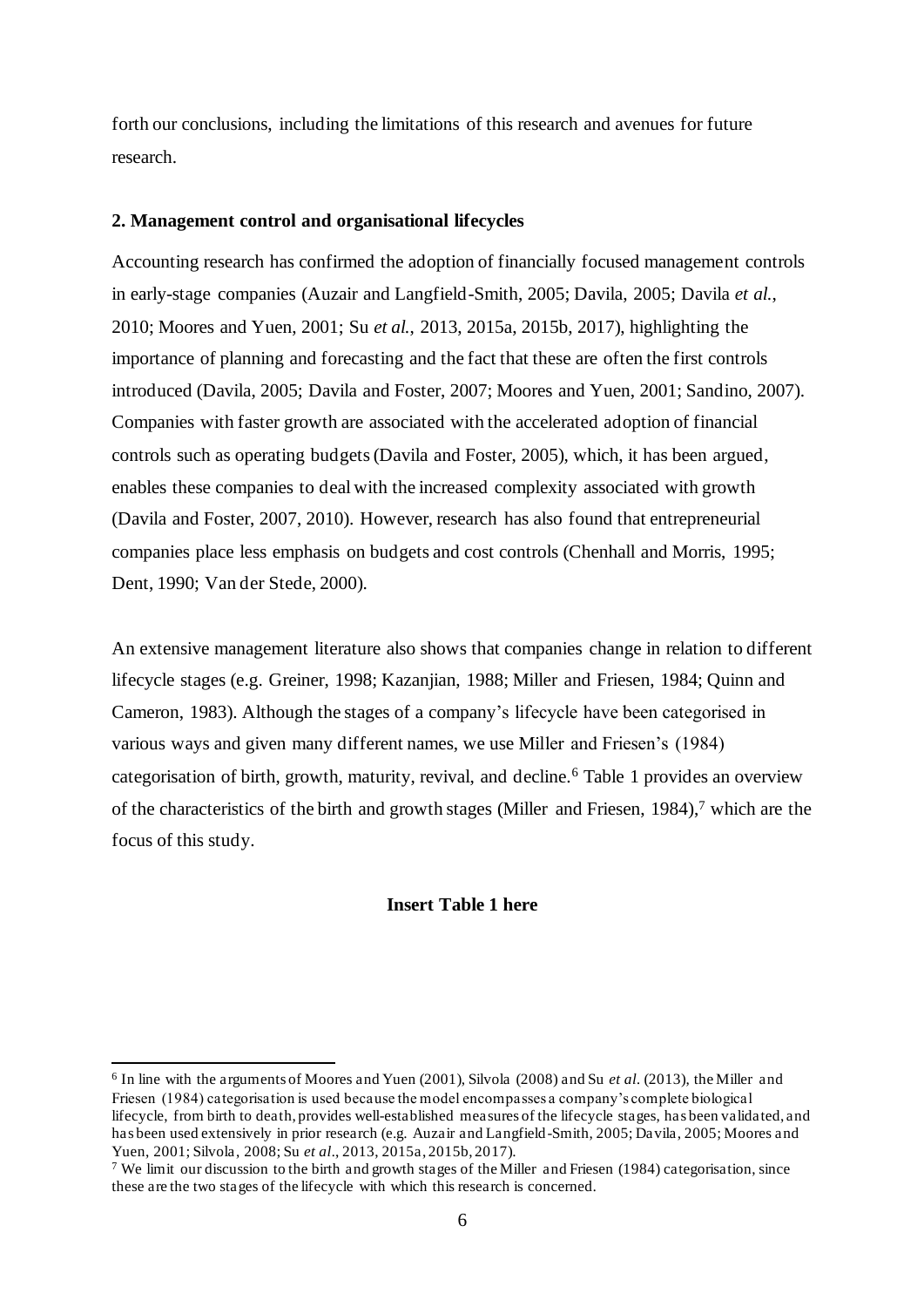#### *2.1 Expectations based on prior research*

Given that management controls play a key role in managing the conflict imposed by growth (Davila, 2005), the introduction of the right control at the right time in a company's lifecycle is essential to achieve sustainable growth (Davila and Foster, 2007; Moores and Yuen, 2001; Simons, 1995). Based on prior cross-sectional empirical research (Davila, 2005; Davila and Foster, 2007; Moores and Yuen, 2001; Sandino, 2007; Su *et al*., 2013, 2015a) and experience-based models (Flamholtz and Randle, 2000; Simons, 1995, 2000), we highlight how management controls could be expected to emerge in entrepreneurial companies during the birth and growth stages of their lifecycles.

Given the small size of companies during the birth stage, with employees in frequent face-toface communication with each other, and the fact that founders play a dominant role, companies would be expected to rely mainly on informal controls at this stage (Moores and Yuen, 2001; Simons, 1995, 2000). Internal controls such as administrative policies and procedures would be required to ensure the security of assets and the reliability of accounting information (Simons, 1995).

Prior research has highlighted the increased formalisation and adoption of controls as a company moves from the birth stage to the growth stage (Davila, 2005; Moores and Yuen, 2001; Su *et al*., 2013). It has also highlighted the importance of financial controls such as budgets and has shown that these are often the first formal controls introduced in early-stage companies (Davila, 2005; Davila and Foster, 2007; Moores and Yuen, 2001; Sandino, 2007). Further, Davila and Foster (2005) find that higher-growth companies are associated with the faster adoption of financial controls. However, although not examining when controls emerge over a company's lifecycle, there is contrary contingency-based evidence that entrepreneurial companies place less emphasis on budgets and cost controls than non-entrepreneurial companies (Chenhall and Morris, 1995; Dent, 1990; Van der Stede, 2000).

During the growth stage, as a company increases in size and potentially undergoes geographic expansion, more decision-making authority is delegated to lower-level managers (Miller and Friesen, 1984). Given growth of the company, a broader array and greater amount of information are required for decision making during this stage (Miller and Friesen, 1984). Therefore, formal, verifiable targets and the monitoring of participants' behaviour become increasingly necessary (Simons, 1995). Consequently, companies are expected to introduce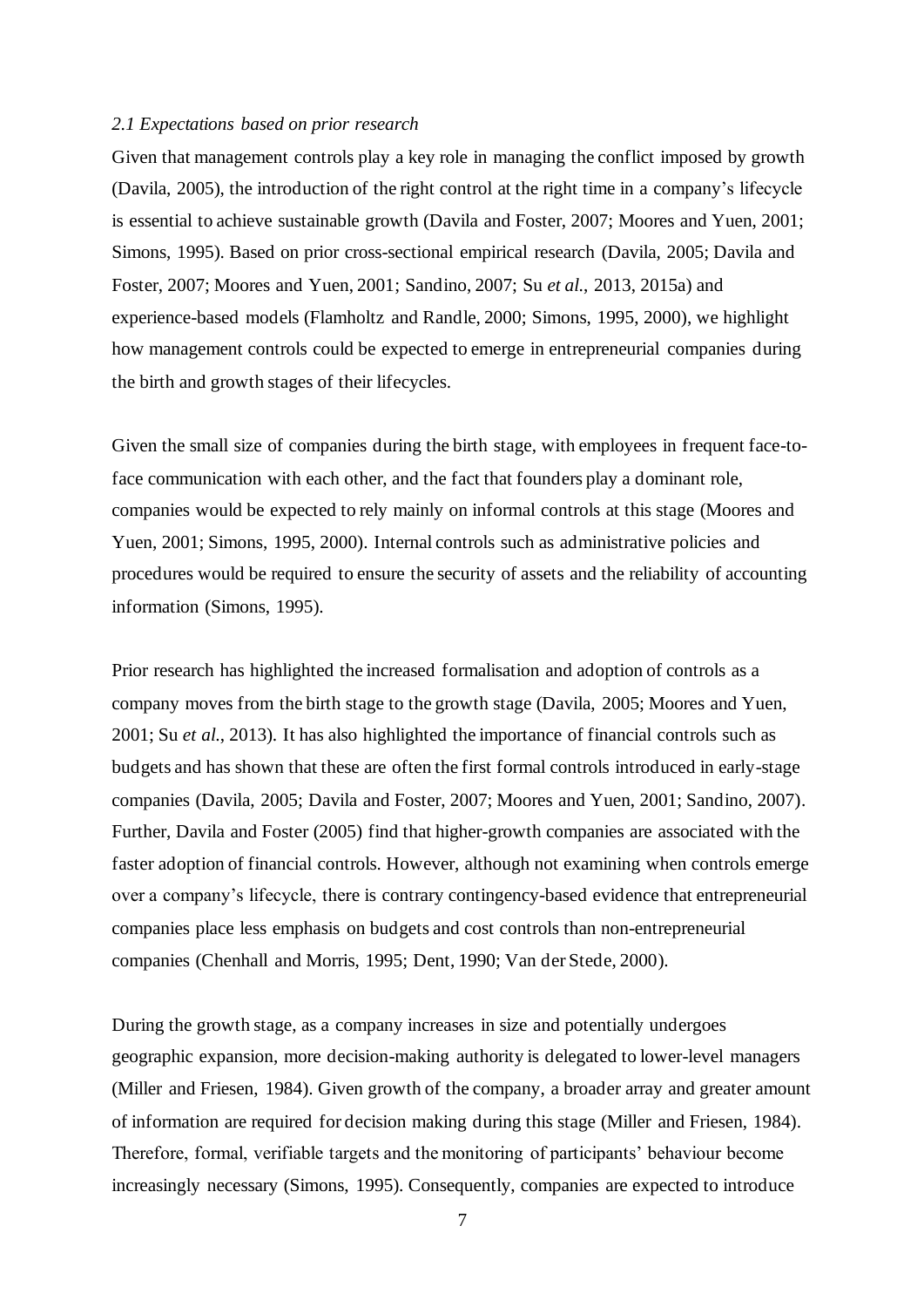and rely more on financial and administrative controls to meet the information and control needs of top management (Moores and Yuen, 2001; Simons, 1995).

Administrative controls such as policies and procedures are necessary to constrain behaviour, limiting the domain of search activities for employees based on defined business risks (Simons, 1995). The purpose of administrative policies and procedures is to establish clear limits on employee behaviour and to allow employees freedom to innovate and make decisions within these clearly defined limits (Heinicke *et al.*, 2016; Simons, 1995; Widener, 2007). As administrative controls are introduced, the development of cultural controls, such as beliefs and values, is necessary to manage internal and external relationships (Simons, 1995). The primary purpose of cultural controls is to communicate a company's core values to inspire and motivate its employees and to guide organisational search and discovery (Dumay and Dai, 2017; Heinicke *et al.*, 2016; Simons, 1995; Widener, 2007). Sandino (2007) finds that early-stage companies pursuing differing strategies implement different sets of management controls. However, irrespective of the strategy pursued, financial controls are found to be the first controls implemented; only subsequent controls are found to vary based on company strategy. Companies pursuing a growth strategy are found to then introduce management controls focused on revenue, such as marketing databases and sales productivity measures. This supports Guilding's (1999) finding, that companies adopting a build strategy rely more on broadly scoped planning information than companies following a harvest strategy. Likewise, Mia and Chenhall (1994) find that marketing departments use broadly scoped information to enhance performance, since they typically face high task uncertainty.

In summary, based on prior research, we would expect an entrepreneurial company to implement management controls in the following chronological order. In the birth stage, the company would be expected to have only informal controls and administrative policies and procedures to protect its assets. As the company starts to scale, it would introduce financial planning and forecasting-based financial controls, followed by administrative controls and, finally, cultural controls.

### **3. Research method**

We undertook a retrospective longitudinal case study of the management control practices at HRV, one of New Zealand's fastest growing companies. While acknowledging that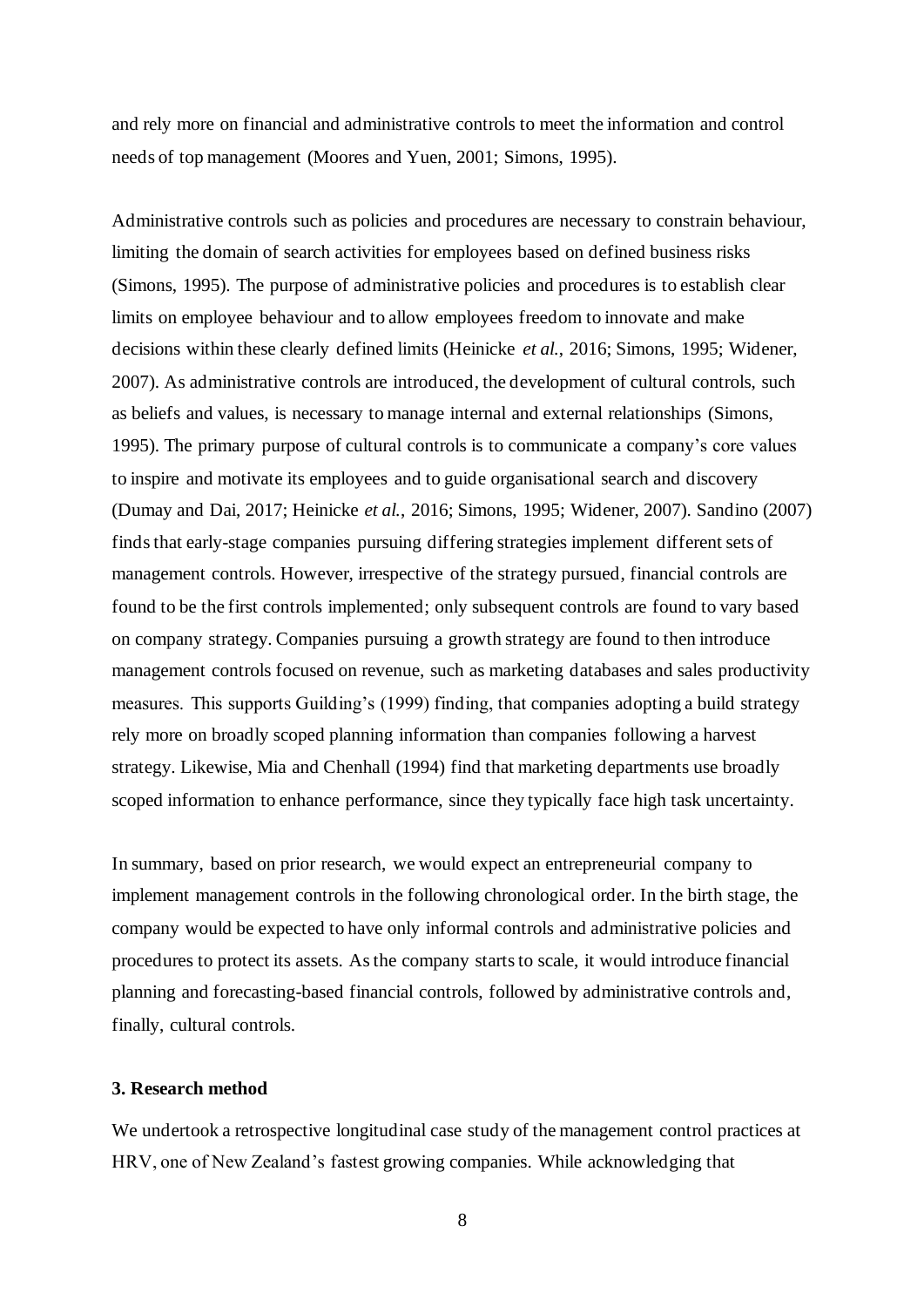individuals 'tend to impose order retrospectively on phenomena' (Kimberly and Bouchikhi, 1995, p. 12), in following similar protocols as the retrospective approaches taken by Cardinal *et al.*, (2004) and Miller *et al.* (1997), we believe we have ensured the accuracy of our data. First, the founders of HRV did not impose any limitations on us in terms of who we interviewed or what aspects of the management controls we investigated. Thus, we were free to pursue any avenues that we deemed interesting or relevant and all requests to information were granted.

Second, in addition to seeking the opinions of interviewees, we also sought information in the form of facts (Cardinal *et al.*, 2004) from interviews. By seeking information on facts from multiple interviewees, we were able to enhance validity, since any perceived inconsistencies could be questioned and clarification sought. We were reassured that there were no large discrepancies between the facts provided across interviewees and the interviewees appeared to freely acknowledge when they were unsure of certain events and note who we should check with to ensure the facts provided were correct.

Third, our interview protocol of using semi-structured interviews meant we asked similar questions of multiple interviewees while providing the flexibility to pursue interesting avenues of discussion. This allowed us to verify individual reports. Finally, we collected evidence from a wide variety of sources, supplementing interviews with company documents, business press articles, and observations. This process enabled data triangulation (Modell, 2005), enhancing the reliability of the collected data (Modell, 2005; Yin, 2003).

In addition to the above retrospective case study techniques used by Cardinal *et al.*, (2004) and Miller *et al.* (1997), we employed two techniques designed to enhance the validity of our data collection: 1) we scheduled interviews with a range of managers who had been employed for different periods, from relatively recent hires to managers who had commenced soon after the formation of HRV, and 2) we intentionally scheduled the interview with the founder last, so we would be able to hear the actors' stories without being influenced by the founder and to check the veracity of the facts provided by other interviewees.

We began with a scoping meeting with HRV's general manager and financial controller. This gave us background information about HRV and its strategic direction. Next, we were given a tour of HRV's facilities to better understand the organisational context. We then developed a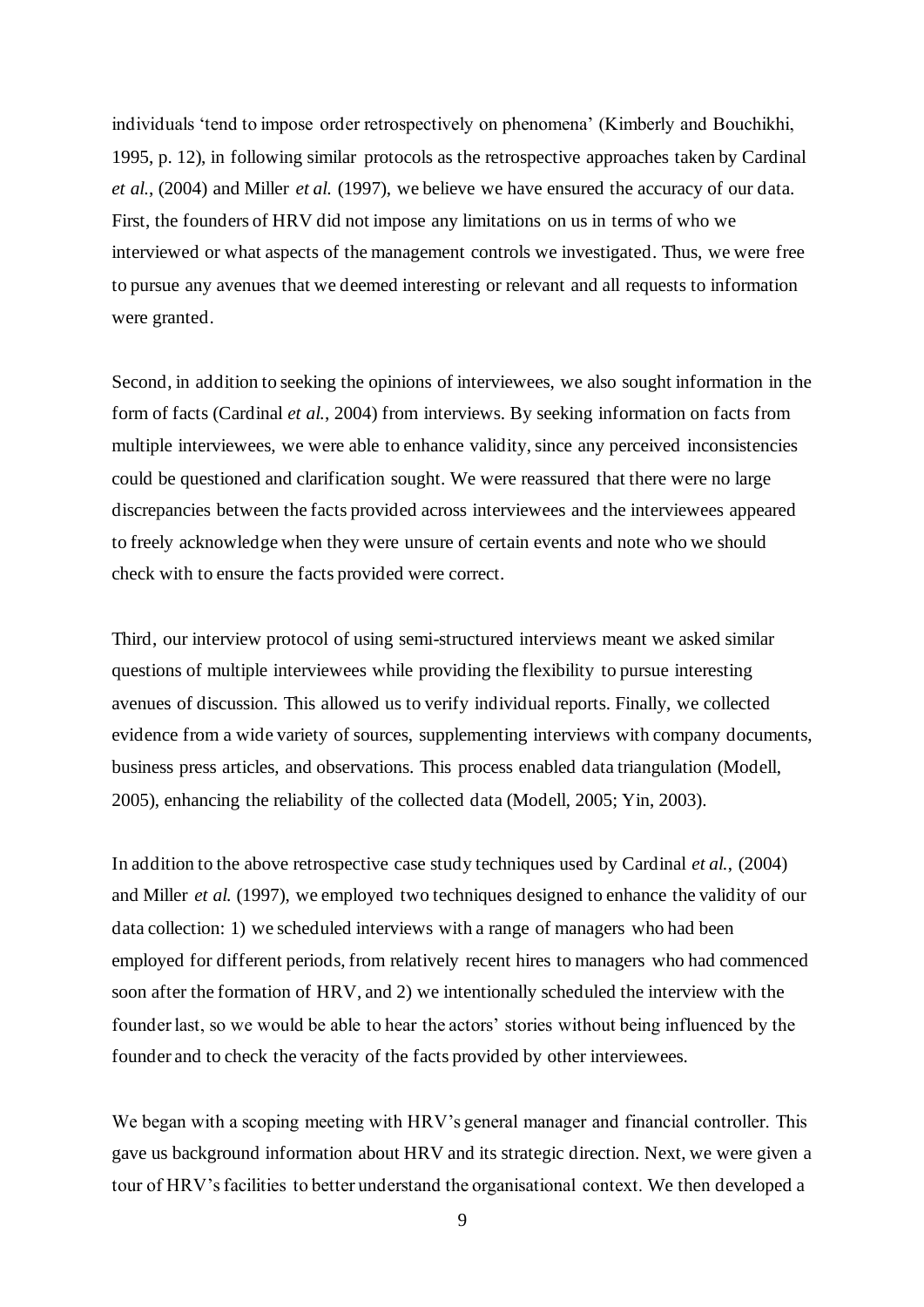list of questions that we used as a guide during the semi-structured interviews. Our interview questions were based on themes from prior accounting and management literature on management control. As our focus was on the dilemma the founders of entrepreneurial firms faced as they scaled their business our questions covered the themes of informal controls (Moores and Yuen, 2001; Simons, 1995, 2000), financial controls (Auzair and Langfield-Smith, 2005; Davila and Foster, 2005, 2007; Mores and Yuen, 2001; Sandino, 2007), administrative controls (Alvesson and Kärreman, 2004; Cardinal *et al*., 2004; Ferner, 2000; Malmi and Brown, 2008; Moores and Yuen, 2001; Simons 1987,1995), culture (Alvesson and Kärreman, 2004; Cardinal *et al*., 2004; Ferner, 2000; Flamholtz, 1983; Flamholtz *et al*., 1985; Malmi and Brown, 2008; Simons, 1995), and strategy (Guilding, 1999; Langfield-Smith, 1997; Kober *et al*., 2007; Mia and Chenhall, 1994; Sandino, 2007), all coupled with the issue of how these are managed in a situation of high growth (Bhidé, 2000; Carland et al., 1984; Davila and Foster 2005, 2007, 2010; Greiner, 1998; Kazanjian, 1988; Miller and Friesen, 1984; Quinn and Cameron, 1983).

We carried out interviews with 13 members of the organisation, one founder, the general manager, the financial controller, two franchisees, and eight middle and lower-level managers (see Table 2). All the interviews were audio recorded and transcribed. To provide contextual richness and maintain the anonymity of the respondents, we refer to the founder as the founder, the general manager and chief financial controller as senior managers, the middle and lower-level managers as managers, and the franchisees as franchisees.

#### **Insert Table 2 here**

Interview data were analysed using a thematic approach based on meaning and not words to avoid any loss of richness in the data that can occur when coding based on words (Alvesson and Kärreman, 2011). Consistent with the comparative method, we adopted a self-critical and reflexive approach, continuously comparing data with prior interpretations and emerging theoretical constructs (Glaser and Strauss, 1967; Miles and Huberman, 1984). This allowed the researchers to identify themes as they were emerging, as well as investigate any potential discrepancies in either opinions or perceived facts worth investigating further in subsequent interviews. The results of this analysis were linked to the documents obtained and observations made during our time at HRV. This reflexive approach continued up until and even during the writing of this article, with the authors frequently revisiting both the literature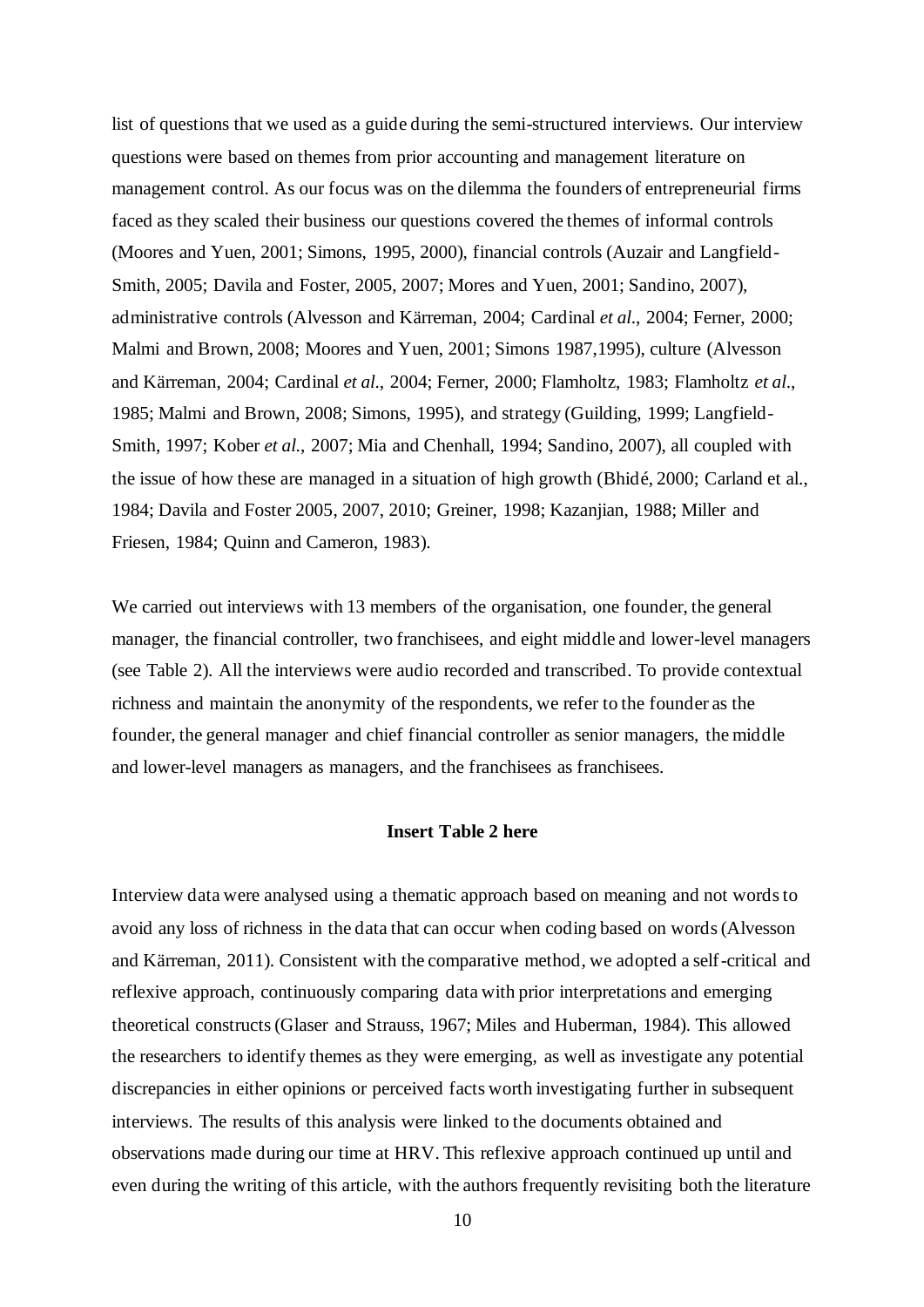and their thematic analysis, rearranging material, and refining coding, thus allowing us to match patterns, build explanations, and develop theoretical explanations.

To assist in the framing of our description of HRV and subsequent discussion we draw on the Malmi and Brown (2008) framework to categorise management controls. Malmi and Brown (2008) developed a broad framework with five types of control (administrative, planning, cybernetic, reward and compensation, and cultural) based on analysing and synthesising prior management control research from the prior 40 years. Administrative controls "direct employee behaviour through the organizing of individuals and groups, the monitoring of behaviour and how you make employees accountable for their behaviour, and the process of specifying how tasks or behaviours are to be performed" (Malmi and Brown, 2008, p. 293). Planning controls direct effort and behaviour of organisational members by establishing the goals of functional areas and providing the expected standard to be achieved in relation to the goals (Malmi and Brown, 2008). Planning controls also enable co-ordination across functional areas through the alignment of goals (Malmi and Brown, 2008). A cybernetic control is "a process in which a feedback loop is represented by using standards of performance, measuring system performance, comparing that performance to standards, feeding back information about unwanted variances in the system, and modifying the system's comportment" (Green and Welsh, 1988, p. 289). Reward and compensation controls focus on creating goal congruence between organisational members and the organisation through the alignment of financial interests of both parties. The underlying assumption is that rewards and compensation lead to increased efforts by organisational members as they wish to maximise their own financial well-being (Bonner and Sprinkle, 2002). Thus, these increased efforts benefit both the organisation and the individual. Cultural controls are "the set of values, beliefs and social norms which tend to be shared by [organisational] members and, in turn, influence their thoughts and actions" (Flamholtz, 1983, p. 158).

#### **4. HRV case study**

HRV was founded by two entrepreneurs<sup>8</sup> in March 2003 and is owned by a holding company they incorporated called Cristal Air International. By 2008, HRV had 19 franchises across New Zealand, with NZ\$19 million in revenue. HRV's product is a home ventilation system that takes filtered air from the roof cavity and pumps it into the home. Over the six years

<sup>8</sup> We refer to these entrepreneurs as the founders.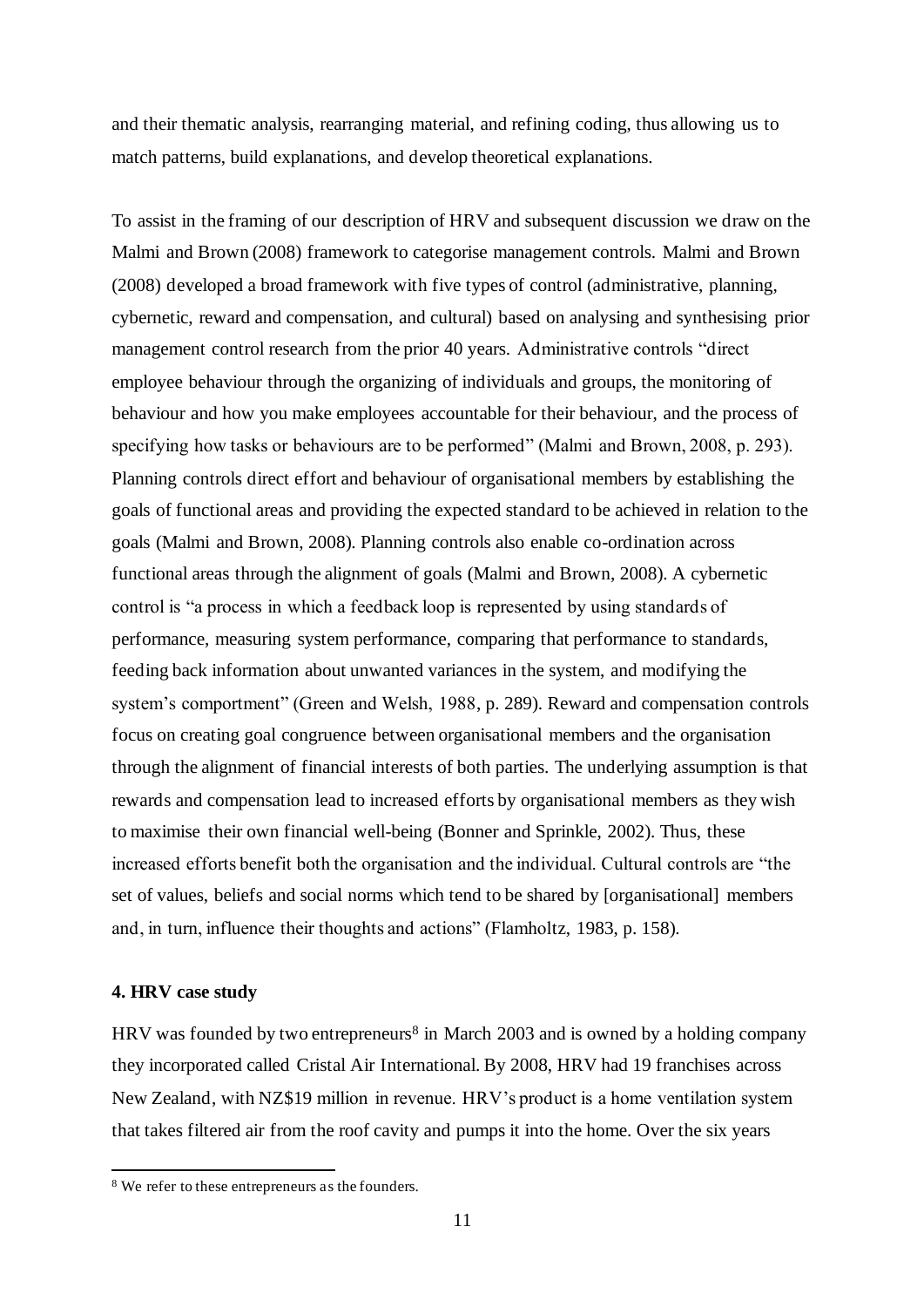from 2003 to 2008, HRV experienced rapid growth and expanded into all regions of New Zealand. HRV was awarded Deloitte's Fast 50 prize in 2006 as the fastest growing company in New Zealand, with revenue growth of 732% from 2004 to 2006 (*Unlimited Magazine*). In 2008, HRV was again acknowledged as a fast-growing New Zealand company, placing 22nd on Deloitte's Fast 50 list, with revenue growth of 261% from 2006 to 2008 (*Unlimited Magazine*). We collected our case study data at HRV between August and November 2007.

## *4.1 Birth stage*

HRV's birth stage began when the company was founded in March 2003. As explained by one of the founders.

I got the phone call. At the time, I was a very highly paid executive with a commercial and corporate sales team. I had enormous budgets and no accountability. It was fabulous. So, there I was, very cushy, and to have a call from [other founder] saying, 'Hey, would you like to start all over again and knock on doors in the rain in Ranui [a suburb of Auckland]?' [It] was very, very tough. But I can certainly tell you now, I'm very glad I did.

At the start of the venture, the founders hired a business coach (now their general manager) who helped them develop a vision statement of what the business would be and how it would evolve. They believed that a vision would help them stay focused on scaling the business. The Vision (see Figure 1) focused on the company's structure, revenue expectations, customers, alliances, and employees. The Vision was designed to include several very specific goals and general ideals.

#### **Insert Figure 1 here**

At the same time, the founders, with the help of their business coach, created three other documents directly linked to the Vision. The first, titled Company Purpose, focuses on two key areas: 1) creating healthier homes and 2) building long-term successful and profitable relationships. The second document, titled Core Values (see Figure 2), sets out what they believe in and it is posted on the walls at HRV and all its franchises.

#### **Insert Figure 2 here**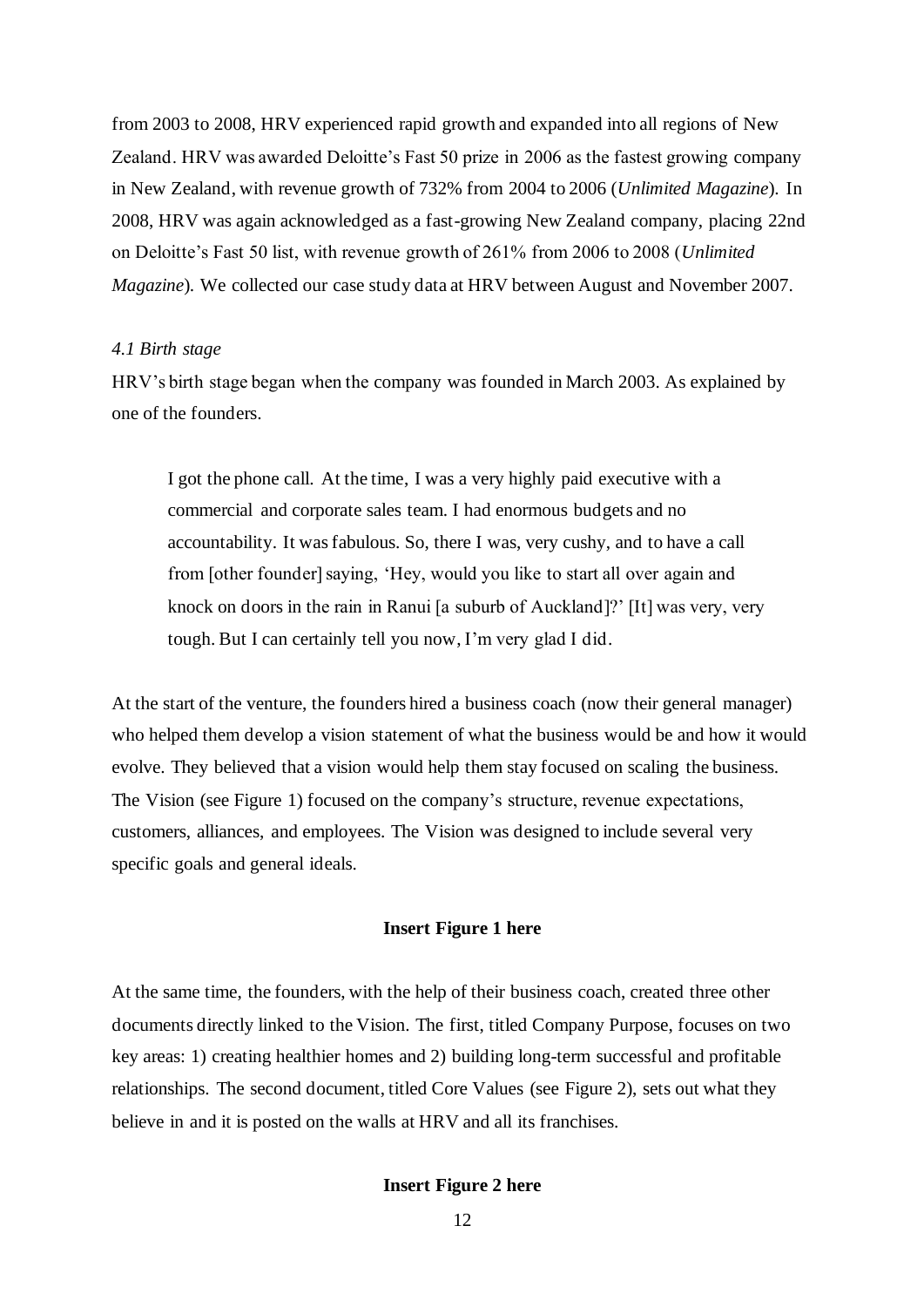A final document shows employees how to act so that they can be successful in their jobs and in life in general. Titled Eight Steps to Success, it is posted in all meeting rooms at HRV and all its franchises (see Figure 3).

# **Insert Figure 3 here**

Once the founders had set out their vision for the business and when they were sure the HRV product was good enough, they spent their evenings selling the product door to door and their days installing the products they had sold. At this early stage in the company's lifecycle, the business comprised largely of the two founders, who ran the business out of a garage:

So, there was the villa and that was it. We battled there.…. We did have a garage as a storeroom. (Founder)

Since one of the founders had prior experience working in, and then managing call centres, it was soon decided that HRV would start using direct marketing techniques, since this would be a more efficient use of time compared with relying solely on door-to-door selling; it would also allow the company to reach more potential customers:

I'd done telemarketing before... for about a year and a half... doing about [XX] grand a day so it was a very, very good call centre. So, I backed myself to do it. (Founder)

Consequently, HRV set up a direct marketing call centre within the company to set up inhome appointments and positioned HRV as a direct marketing company. The call centre started with only a copy of the White Pages and some Post-It Notes, since that was all that was available at the time. However, the founders continued to knock on doors and visit homes. Subsequently, they increased the size of the call centre to expand its coverage of potential customers. Once more in-home appointments were being scheduled than the founders could handle by themselves, they commenced hiring a team of sales people. The founders were still very hands on at this stage; they would still make calls and coordinate with sales people. Many of the new employees were people who knew the founders. This facilitated quick immersion into the HRV culture.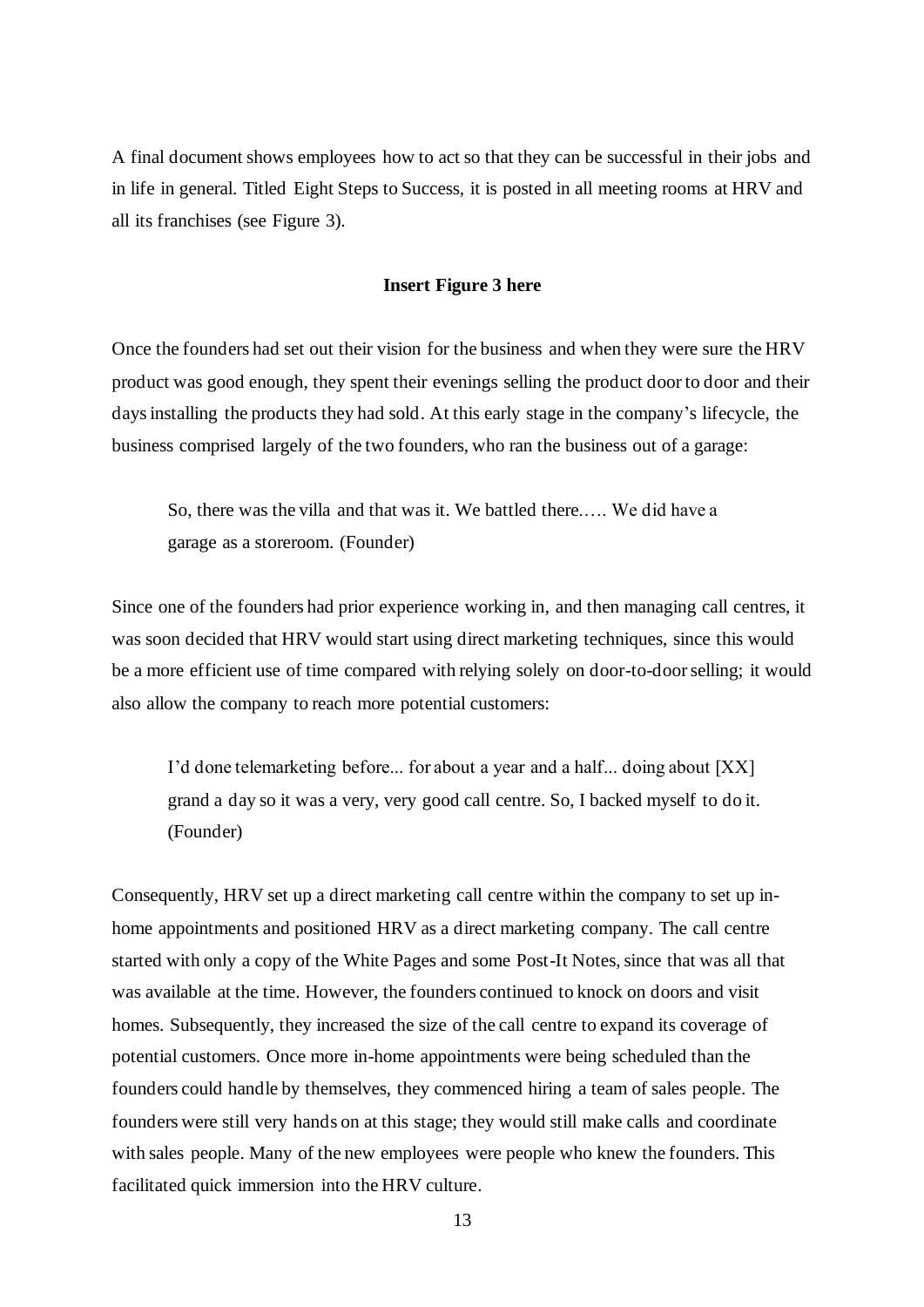To ensure the sales people all understood what was expected of them, the founders set up regular sales meetings. These sales meetings occurred three times a week and were seen as an extremely important exercise, since this was where the company's cultural values were emphasised. The company's cultural values were further reinforced by the fact that, in each meeting room, the founder placed on the wall a copy of the Eight Steps to Success (Figure 3), as well as a list of the Seven Core Values (Figure 2):

Culture's really important.... Now this could be at team meetings... reviewing the Core Values and the Eight Steps to Success. (Senior manager)

From the very beginning, compensation for sales people and direct marketers was on a commission-only basis, linked to individual performance and team effort. The commissiononly structure stemmed from the company's Core Values and the discipline necessary to work at HRV, set out in the Eight Steps to Success.

At this stage, an administrative policy for the payment of invoices was introduced by assigning one of the founders to open all the mail and pay all the cheques. According to a manager,

[The founder] always used to open the mail. He then distributed it and he knew if somebody was trying to rip us off invoice-wise…. I still write out all the cheques…. I put it all on his desk, so he can go through all his invoices and see what's going and what's coming. And then as soon as he authorises it, he signs the cheques and gives them to me.

In summary, during the birth stage the management controls the founders introduced primarily focused on the design and reinforcement of cultural control. The founders developed a Vision, Core Values, and Eight Steps to Success. The message in these documents was reinforced at meetings that occurred three times a week, as well as being evidenced in the founders' daily actions. According to one of the founders,

I used to bang our culture into people's heads, like, put it on a stake and slug it through their cranium. (Founder)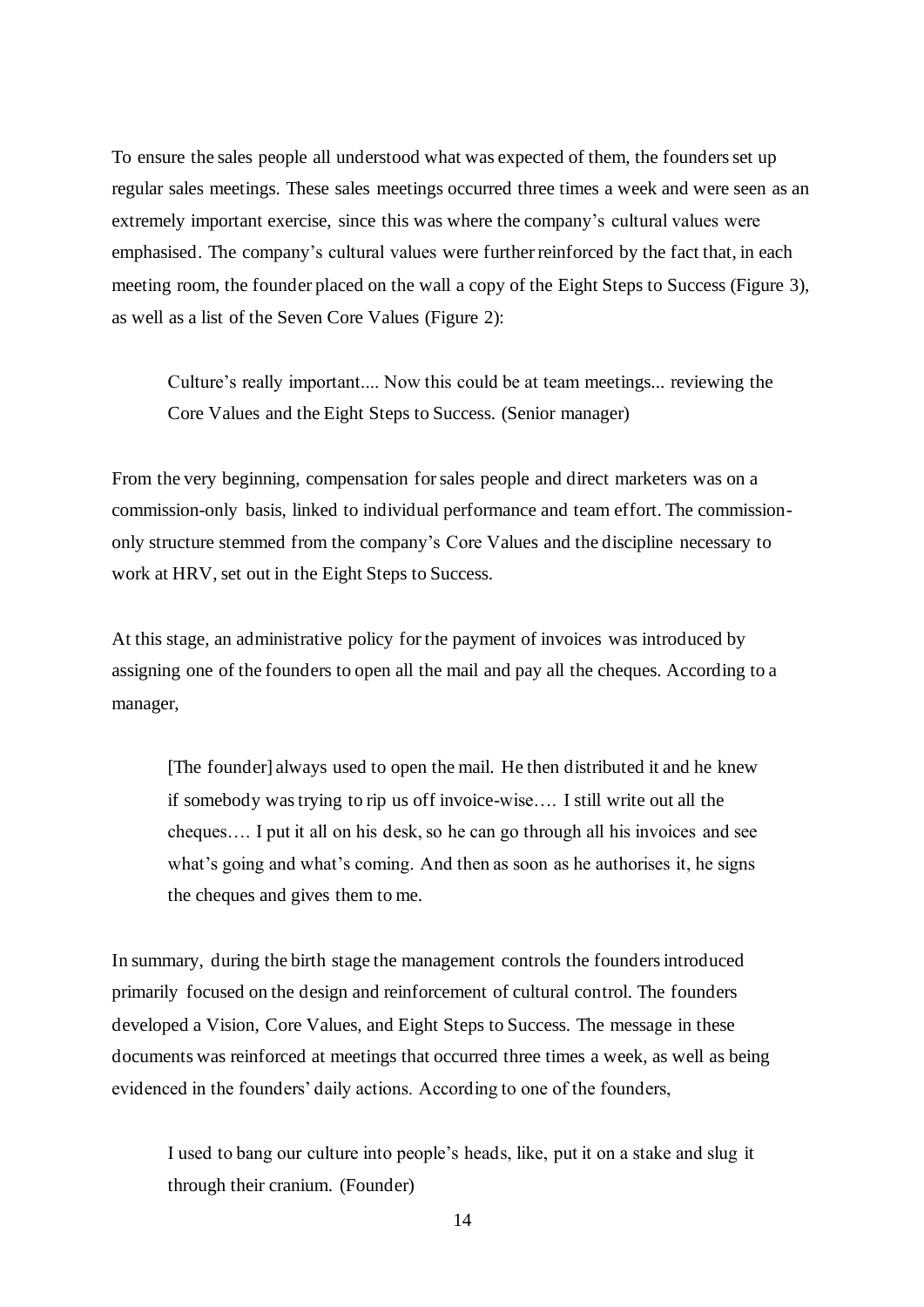The only other controls that the founders thought were important at this stage were a compensation system that rewarded the behaviours set out in the cultural controls and a simple internal cash control.

## *4.2 Growth stage*

In early 2004,<sup>9</sup> HRV began to franchise the business around New Zealand. By 2006, the company had 14 franchises operating across New Zealand, expanding to 19 franchises by the end of 2008. At this time HRV stopped additional franchising within New Zealand, since it considers 19 franchises sufficient to serve the New Zealand market. The initial franchises were mainly sold to current employees, with each given a different geographic territory so they would not directly compete with each other. The main role of these franchises was to sell the product directly to homeowners.

At this point, the founders began to realise that cultural controls were necessary but not sufficient to manage the business. Consequently, administrative control was formalised in the form of a management structure necessary to accommodate the increased head count, while maintaining informal ties across the organisation. HRV also began to invest in training, which complemented their vision to support a learning environment where all employees could contribute to the company's performance. The founders were aware that achieving sales results depended on the competence, innovation, and productivity of the work force (key parts of HRV's cultural control system):

The first thing we did [at the growth stage] was to get a direct marketing manager training set up... it's all about immersion. (Manager)

Shortly after this administrative control, the founders established a financial control, in the form of revenue management system:

<sup>9</sup> While it is difficult to determine precisely when the growth phase started at HRV, this time frame has been selected, as this is when HRV commenced franchising the business, which corresponds to the growth phase according to Miller and Friesen's (1984) life cycle model. Further, HRV won the Deloitte Fast 50 award for being New Zealand's fastest growing company from 2004 to 2006, which provides a good indicator that the growth phase had commenced in 2004. This time frame was also discussed with managers, who broa dly agreed with our separation into birth and growth phases.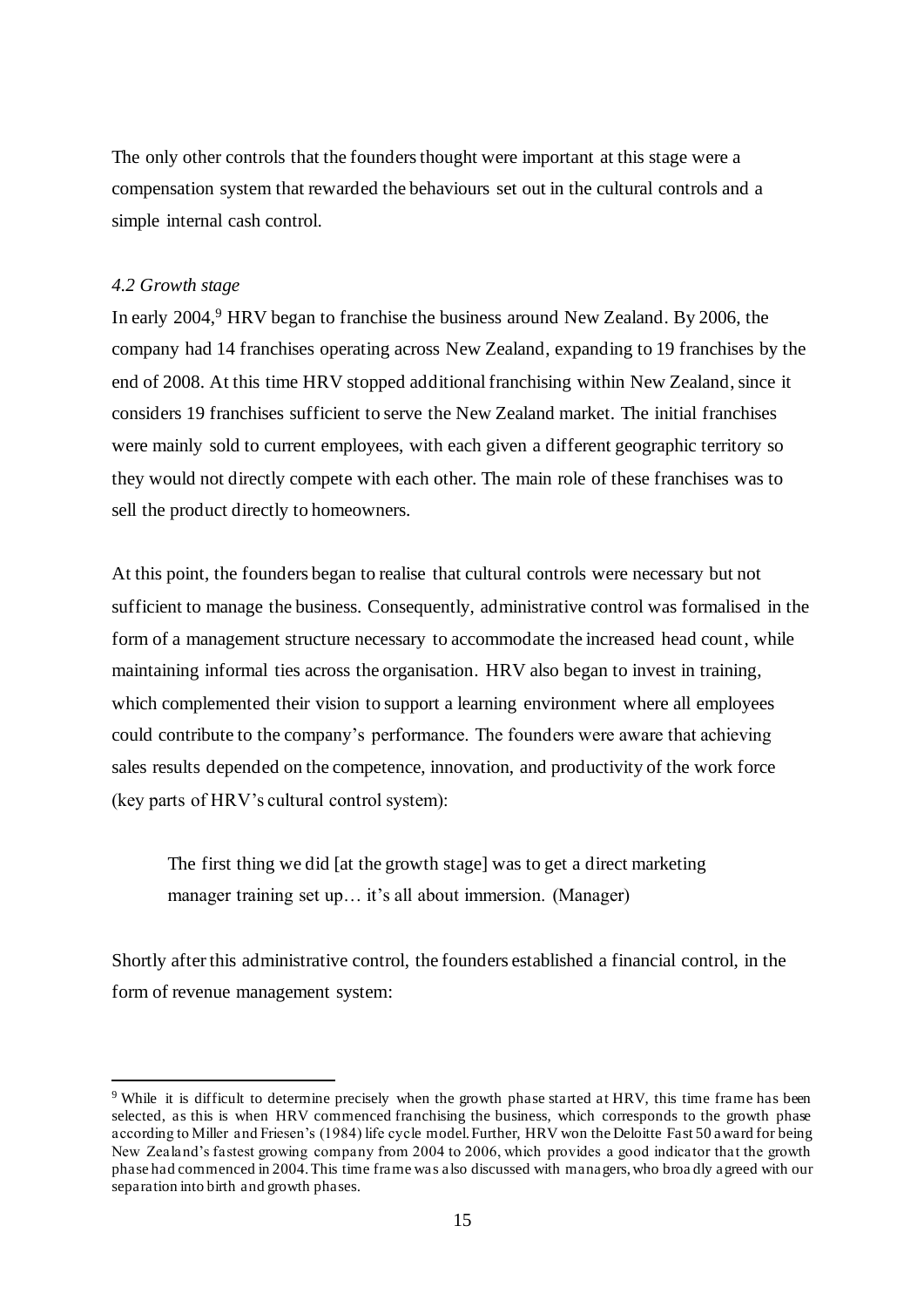To get the best out of our people, we manage via the results…. The design of the [revenue management] system is built purposely to manage by the results. (Manager)

All work at HRV was linked to its key objective, making a sale. Everyone was aware of the importance of sales at HRV. The revenue management system was set up to measure output variables that represented important performance dimensions of HRV's ability to scale the business.

We have KPIs [key performance indicators]. Everybody knows the expectations…. It's all about consistency of good performance. (Manager)

Because all sales to customers were cash sales and all payment to the direct marketing and sales people was on commission, there was no need for a complex accounting system. Even with the introduction of a revenue management system, managers at HRV still used the company's vision to reinforce the importance of the cultural controls. This worked because the vision document developed by the founders at the company's birth was posted at the HRV head office, at all franchise offices and on the intranet, so each employee understood how his/her work was linked:

Everything that we've developed supports the vision. (Senior manager)

By 2006, HRV had built their revenue management system into a fully functional customer relationship management (CRM) system (a cybernetic control) and had started to use it to support the management of a direct marketing and sales approach. This allowed employee performance to be tracked in real time and a dialogue about performance management across the company was constantly promoted:

If you took the direct marketing KPIs, this all comes down to the reports that we have. This is a report based on appointment results by a direct marketer. We can tell you how many good call appointments you've made, total appointments you've made. (Senior manager)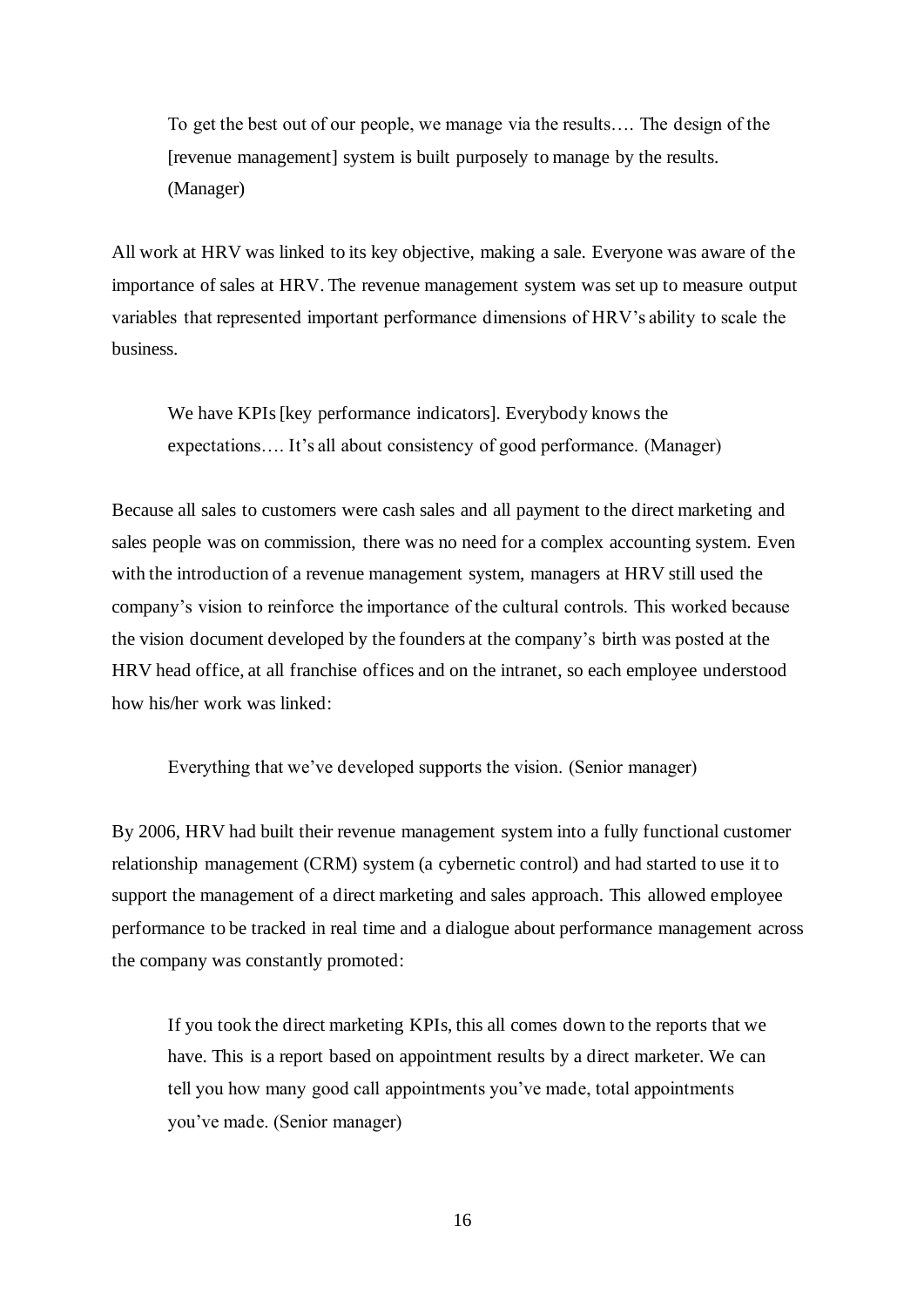Following the introduction of the CRM system, an administrative control based on policies, procedures, and audits was established. This was important, since reputation lost in any one region was likely to adversely affect the whole company. Performance pressures also influenced the imposition of business conduct controls. HRV believed in a high level of customer service, which was incorporated into its operations manual. Regular audits were carried out to ensure adherence to the processes established by the operations manual:

The auditing facet of what we do is important because three times a year I'll be visiting your business to make sure that you haven't dropped back into your old ways …. As I say, one of the unique things about HRV is that we just don't do things normal. That's what I think differentiates us from any other business out there. (Senior manager)

Managers at HRV also began to encourage continuous search activities and created information networks inside the company to scan for and report critical business changes. This was accomplished through three main management controls. First, the reports generated by the CRM system allowed all managers and franchisees within HRV to see the performance of all the franchises. If one area of the company or one franchise was doing well, employees were encouraged to contact them. To further facilitate knowledge transfer within HRV, the company established franchise conferences. The most recent conference was scheduled for two days to ensure sufficient time for all the attendees to provide input into scheduled agenda items, as well as adequate time to discuss matters raised by attendees that were not on the agenda:

We'll talk about what's going on. It's always an open forum. People just talk. We get up, and someone will talk and others will listen.... If there's contentious issues, we'll bring them up and, yeah, we'll just get stuck in. It's just about trying to do things so that we can get better at what we do…. We end up with an agreement which we're all happy with. (Franchisee)

An important part of the franchisee conference is for franchise owners to get together with top managers to discuss critical business issues and share experiences: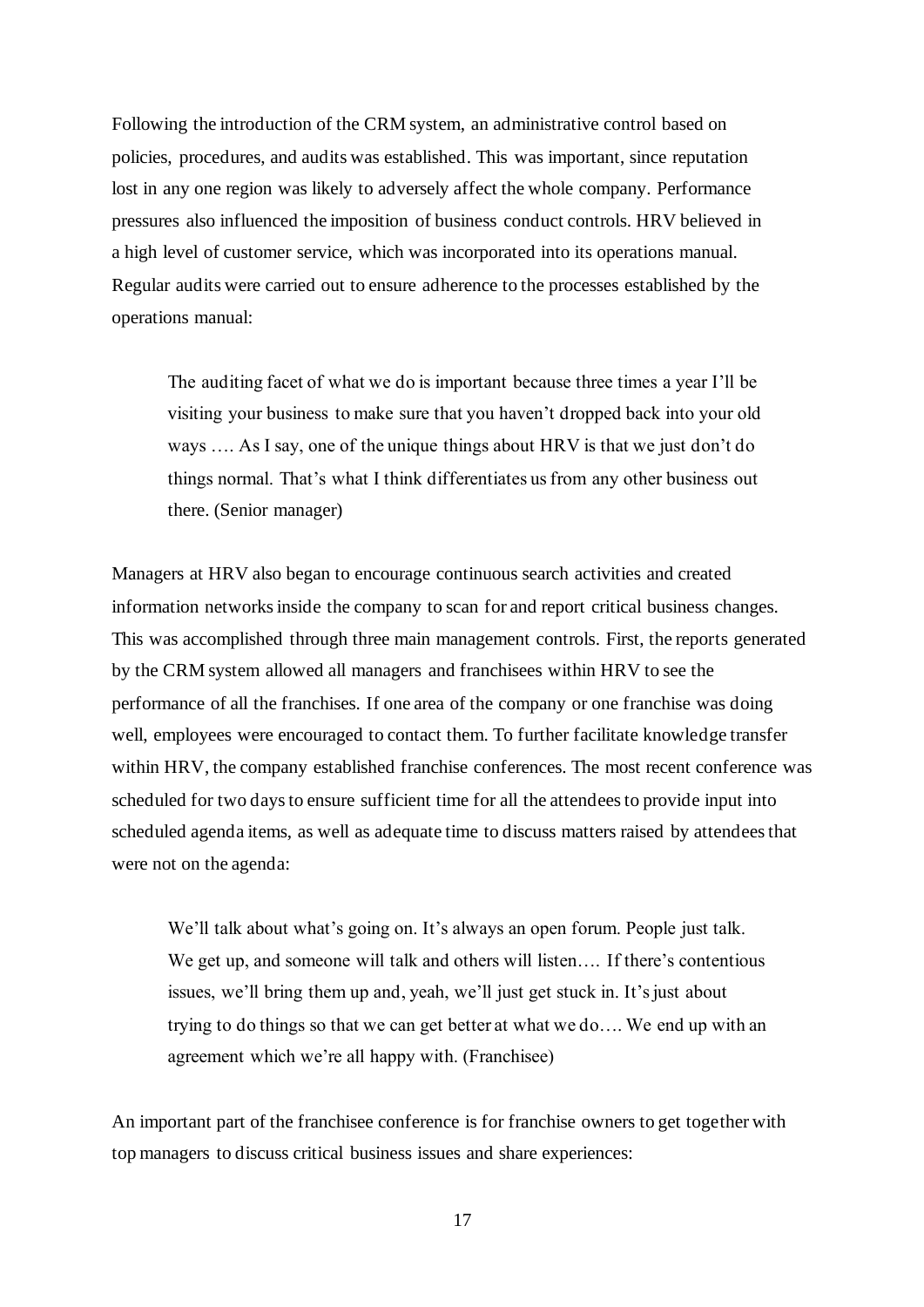Nothing is fixed in concrete in the HRV world…. If we don't have it right or you come up with a better idea, put your hand up and let us know. Because if it is better and we need to change, then we change. (Senior manager)

In addition to the CRM system and the franchisee conference, the culture within HRV encouraged managers and franchisees to engage in open communications.

The processes have had to change where you've now got different people doing different roles.... I called up [the GM] and said, 'Hey, this is happening. Why are we doing this? Do we need to do this?' And he's, like, 'Well, no, actually you're right'. So, he came over here and I had my customer service guy and we sat here for a couple of hours and mapped out a new process, to make it better. (Franchisee)

Even with the addition of new controls, the company always ensured the new controls complemented the initially established cultural controls. This was due to the fact that the founders believed that their vision formed the basis of their unique culture, which played a critical role in the growth and success of HRV.

#### **5. Discussion**

The preceding case description highlights the emergence of management controls at HRV. As shown in the case study findings, each control emerged to meet the needs faced by the company at that time, with all controls intentionally designed to complement the cultural controls, thus allowing the management control package to remain in balance. This is summarised in Table 3, along with other important company information.

#### **Insert Table 3 here**

The founders' focus during the birth stage was the design and constant reinforcement of cultural controls, which they believed were necessary to support their aim to rapidly scale the business. This started with a clear vision statement about where the company would be in the future and how it would get there. The founders then focused on developing a Company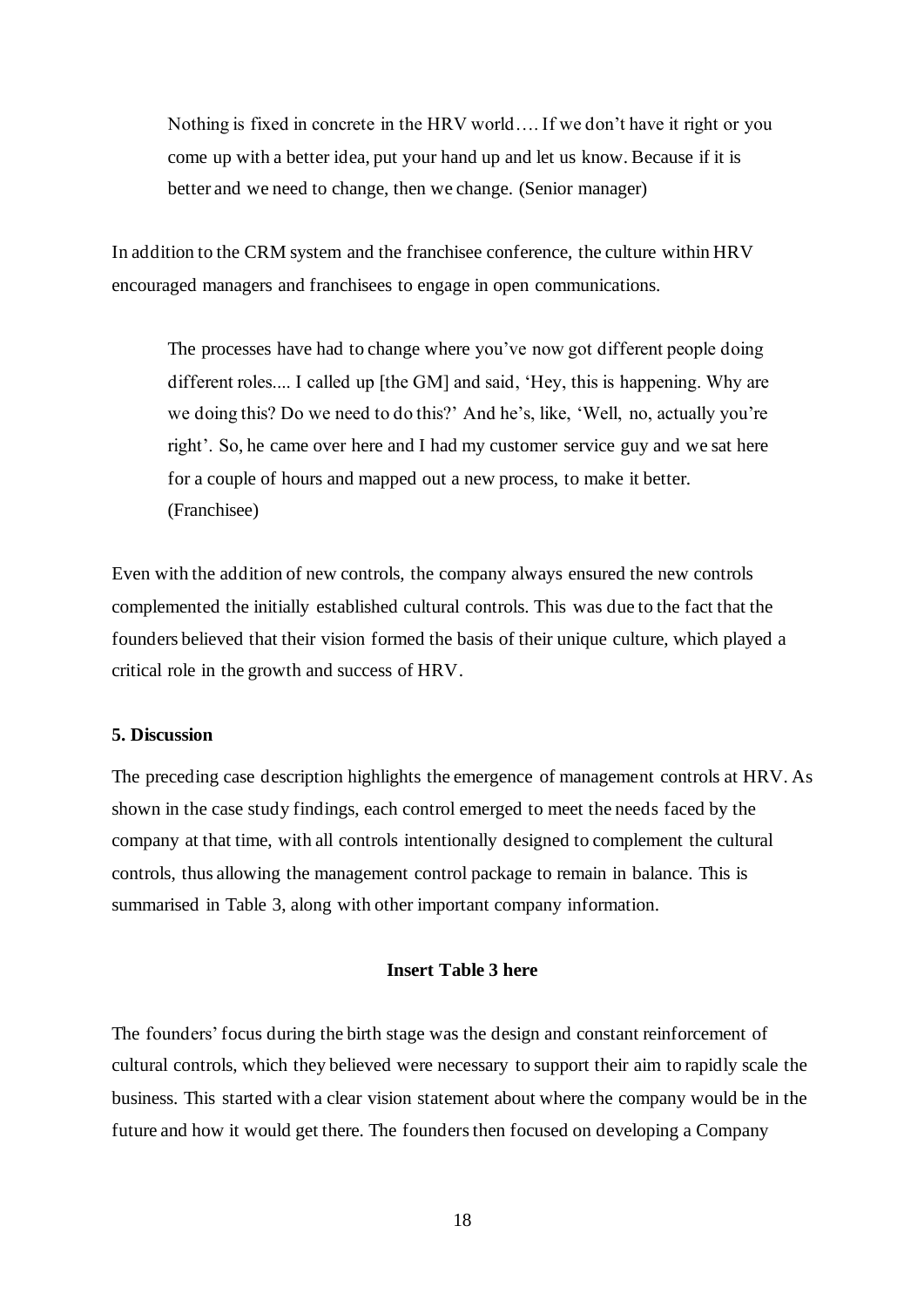Purpose, Core Values, and Eight Steps to Success to ensure that employees knew what was expected of them. The founders then developed a product that would meet customer needs.

With cultural controls developed and the product in place, HRV began to concentrate on sales growth through direct marketing and in-house product demonstrations. This required a commission-based reward and compensation control that rewarded the behaviours set out in the Core Values and Eight Steps to Success. At this time, they also introduced an administrative control in the form of a simple internal cash control.

Once the company had penetrated the market, the company needed different controls to protect itself and the brand it had developed. This led to the development of planning and administrative controls. A planning control in the form of a revenue management system that went on to become a CRM system, a cybernetic control. Administrative controls in the form of a management structure which accommodated the increased head count and an operations manual accompanied by audits to ensure that the franchise owners followed certain processes. As the growth stage continued, HRV needed to manage strategic uncertainties. This was accomplished through fostering communication through cybernetic controls such as the CRM system and administrative controls such as the franchisee conferences.

Our findings on what management controls emerged and the order in which they were introduced differs from expectations based on the prior literature and experience models. We found only minimal administrative policies and procedures during the birth stage (except for a simple internal cash control). As discussed below, fully developed administrative policies and procedures were developed only well into the growth stage. Instead, we found that the first management control that emerged was cultural control in the form of a Vision, a Company Purpose, Core Values, and Eight Steps to Success that kept HRV focused on rapidly scaling the business. This was supported by a commission-based reward and compensation control that linked directly to the cultural controls. Based on prior experiencebased models (e.g. Flamholtz and Randle, 2000; Simons, 1995, 2000), cultural control should have been one of the last controls to emerge during the growth stage. The introduction of cultural control as the first control also contrasts with prior management control research, which has consistently found financial control in the form of budgets to be the first management control introduced (Davila, 2005; Davila and Foster, 2007; Moores and Yuen, 2007; Sandino, 2007). Interestingly, when we exited the company, HRV was still not using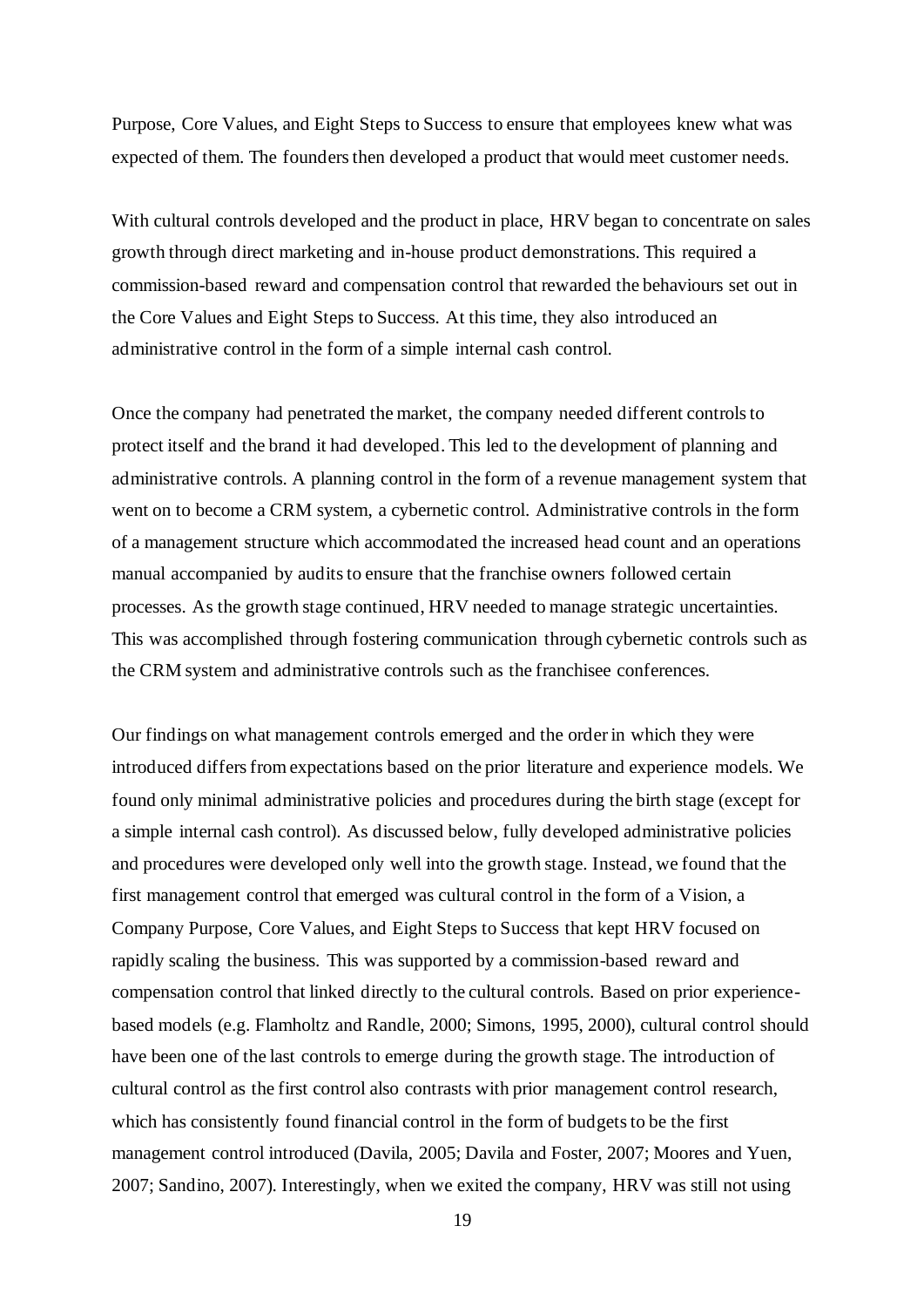budgets. While Malmi and Brown (2008) argue that budgets are typically used for evaluating and rewarding performance, because the commission-based reward and compensation control at HRV was based on a percentage of sales revenue, budgets were not required.

HRV's lack of reliance on budgets is consistent with research that no one particular combination of management controls are optimal in supporting a particular strategy. Rather, depending on how the management controls are constituted and their level of interdependency, there are multiple management control packages that can effectively support a company achieving its strategy (Bedford *et al*., 2016). HRV not developing a budget as one of its first management controls is also consistent with the findings of Chenhall and Morris (1995), Dent (1990), and Van der Stede (2000), who find that entrepreneurial companies place less emphasis on budgets and cost controls. We contribute to this literature by showing why companies might not introduce budgets early in their lifecycle. As mentioned by one of the founders, the decision not to focus on cost controls was a conscious one. The founders felt the cost of doing so would outweigh the benefits. Instead, the founders believed that their emphasis on culture was important in communicating values, motivating employees, and giving the company direction. The emphasis on cultural control was seen as being especially pertinent, given that HRV was effectively adopting a blue ocean strategy (Kim and Mauborgne, 2005), in that there was no established market for the company's product. Given these unique circumstances, HRV's founders believed that, to ensure company success, cultural controls had to be given a prominent place in the overall control package.

The cultural controls were seen as being important in terms of *indoctrinating* (term used by one of the senior managers) employees into the company's culture and inspiring them about the benefits of the product. The cultural controls thus helped the company to create a new market and to position itself within that market. By emphasising cultural controls early in the process, HRV did not have to rely on other forms of control and could introduce other management controls when needed, so long as they were clearly linked back to the cultural controls.

During the growth stage, HRV began to focus on monitoring critical performance variables by developing a revenue management system (which later developed into a full CRM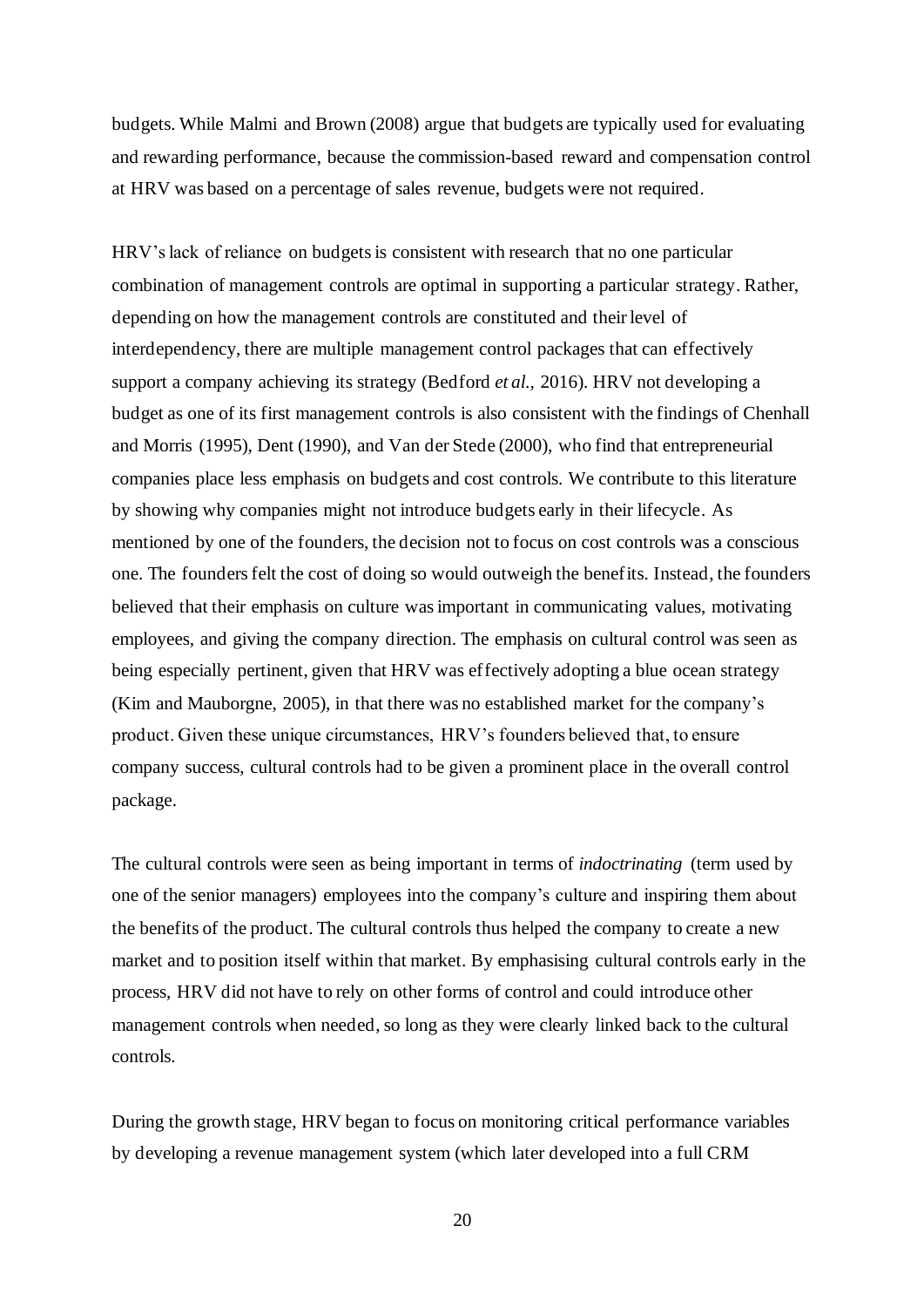system). The revenue management system developed by HRV was focused on collating data on successful sales, thus allowing the company to better plan future sales strategies. This is consistent with findings that marketing departments and companies adopting a build strategy use more broad scope information (Guilding, 1999; Mia and Chenhall, 1994). This type of management control is also, to some extent, consistent with prior literature on the evolution of management controls, in that Sandino (2007) finds revenue management to be the second management control (after budgets) implemented by companies adopting a growth strategy.

During HRV's growth stage, administrative controls in the form of management structure and an operations manual were introduced to limit franchises opportunity-seeking activities, while franchisee conferences facilitated knowledge transfer within HRV. These controls enabled managers to set and gain support for administrative policies and procedures to punish franchises who stepped outside the limits. It was understood that linking compensation to performance could create pressure for people to act in ways their superiors would deem inappropriate. Thus, administrative controls gave notice that some types of behaviour or activities were not tolerated at HRV.

The results of our analysis show that HRV did not rely purely on one form of control and, as it grew, implemented a variety of management controls, including cultural controls, reward and compensation control, planning control, financial control, cybernetic controls, and administrative controls, that formed a control package. We find the three management activities that Gulati and DeSantola (2016) discuss are important for entrepreneurial companies to carry out if they wish to successfully scale their business. Our findings thus appear to support the entrepreneurial literature on the importance of introducing management controls for these activities. We also extend this literature by showing how these management controls emerged from the birth stage to the growth stage in an entrepreneurial company and show that other controls, such as compensation control, can also be important for these companies.

In addition to confirming and extending the framework developed by Gulati and DeSantola (2016), our results extend prior accounting research highlighting both the importance of the management controls working together interdependently and the importance of ensuring the overall management control package remains in balance (c.f. Cardinal *et al*., 2004). It is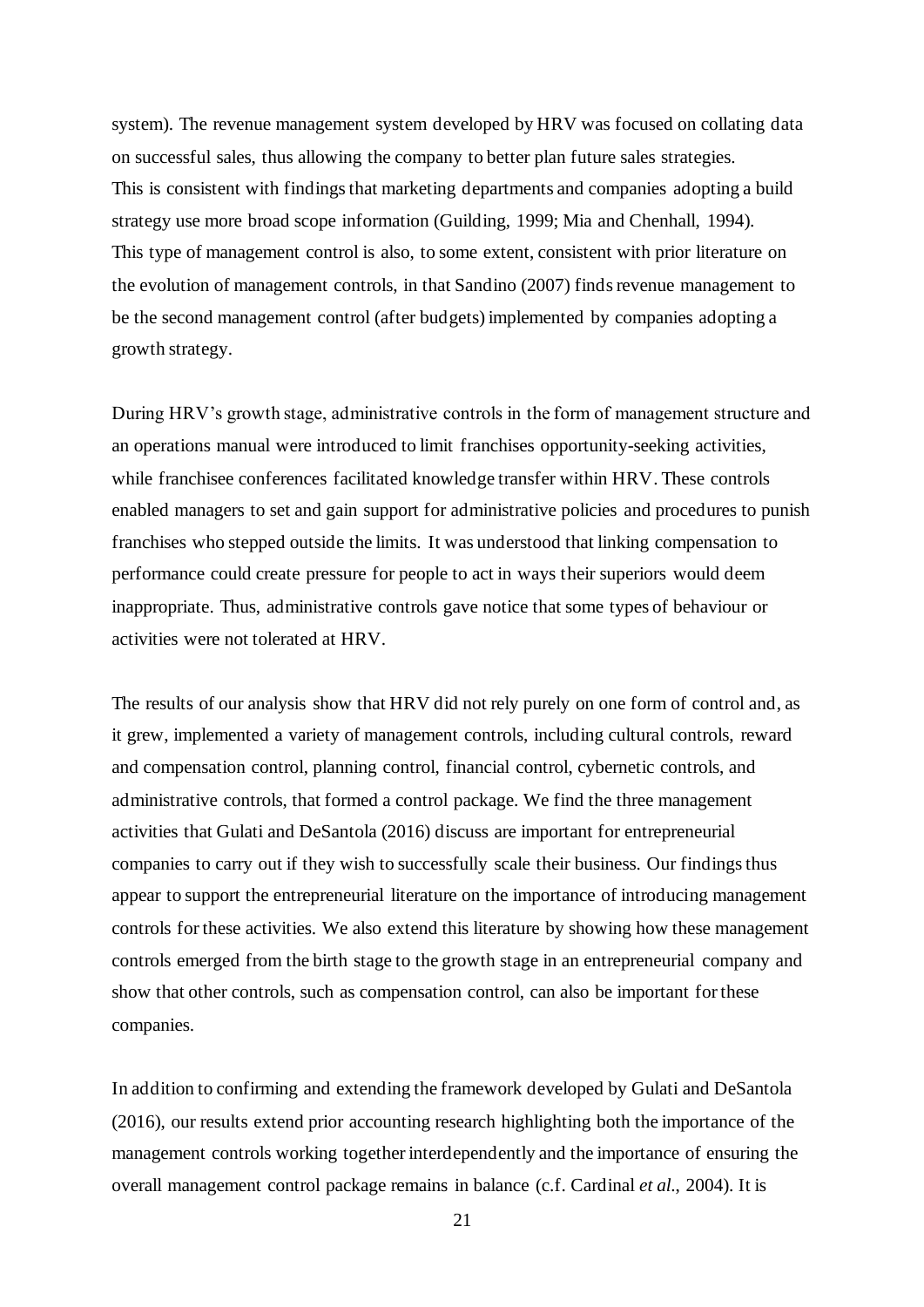through this approach that complementarity is achieved, allowing a company to stay in control so that it can successfully scale its business.

There can be little doubt that HRV was successful in rapidly scaling its business given that within its first years it often had annualised growth of over 100%, won the Deloitte Fast 50 Award for New Zealand's fastest growing company and achieved an annual revenue of \$19 million. It is hard to imagine how HRV could achieve such levels of success in such a short time if the management controls were not working together in a complementary manner to support the company's high growth strategy.

Whenever new management controls were introduced, thought was given to how the controls worked together to support HRV's ability to scale the business. This was done by ensuring that whatever new management controls were introduced, they reinforced and strengthened the cultural controls, as the HRV culture was seen as one of the major reasons for their success. Repeatedly in interviews, when asked why HRV was so successful, respondents commented on the culture of HRV. For example, when asked for the reasons for HRV's success, a senior manager responded, "culture is one of the top [reasons]."

When the administrative control of training was introduced, it was done in a manner to reinforce the pre-existing cultural controls. The training focussed on immersing employees in the HRV culture. Thus, the two management controls worked interdependently, allowing complementarity to be obtained. Similarly, management controls such as the CRM system were not established in isolation. In addition to measuring performance, the reports that managers and franchisees could generate from the CRM system were used to facilitate learning across the company. The openness of the CRM system, which allowed all employees within HRV to view all reports, meant that if a particular franchise or sales person was extremely successful, this became apparent to all organisational members. The open communication channels that existed within HRV as part of its culture meant that employees would engage in discussions with the successful franchise or sales person to learn the reason for their success and to see whether they could implement similar practices to enhance their performance. The CRM system was thus linked to the cultural controls within HRV and managers and franchisees used it to learn from each other, allowing complementarities to be achieved across the two management controls. Similarly, when the administrative control of an operations manual was introduced, it was not done in isolation of existing management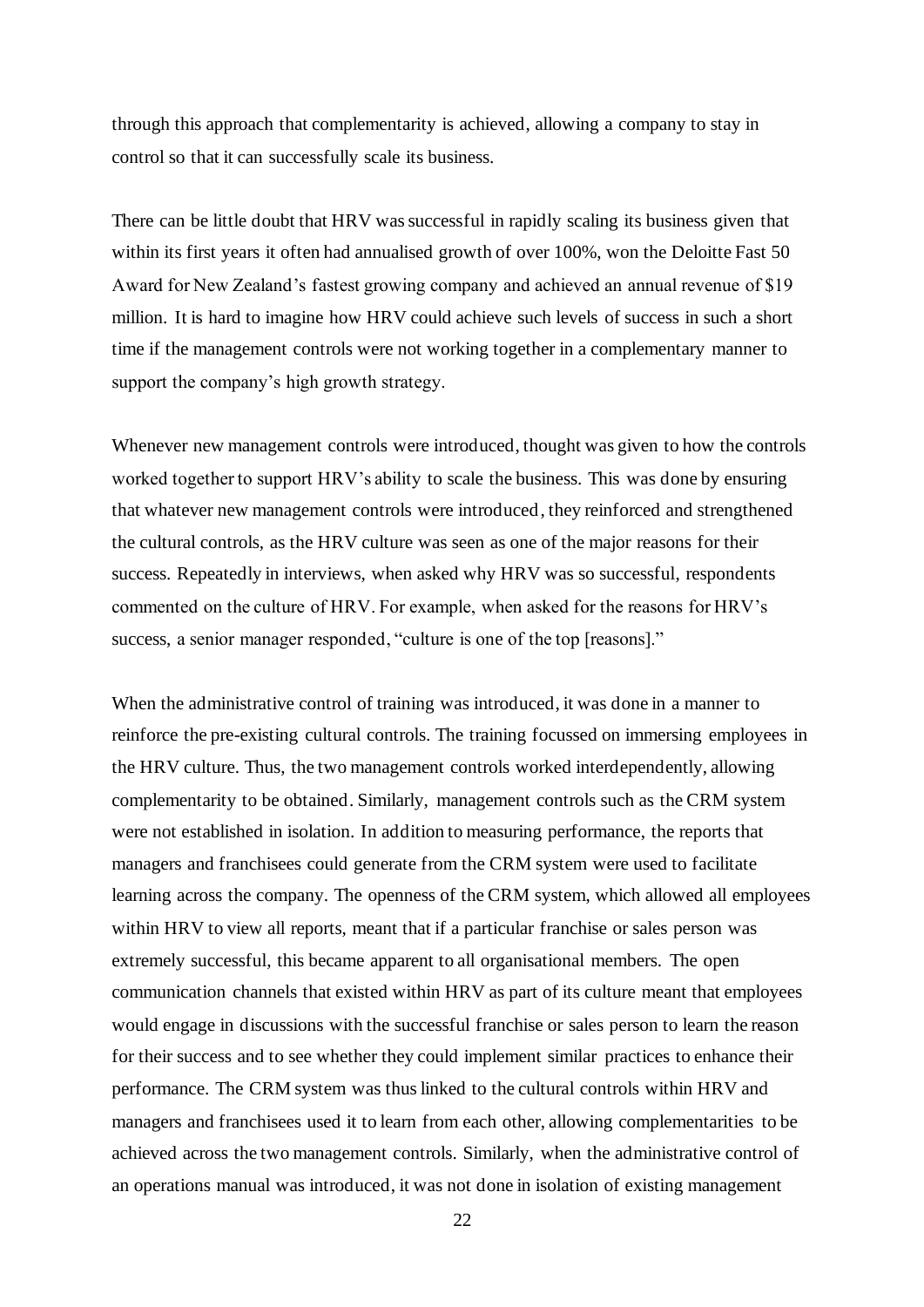controls but was linked to reinforcing the cultural controls. The operations manual reinforced the importance of adhering to the HRV culture, which was reinforced by regular operational audits to ensure that franchises were adhering to the processes within the operations manual.

HRV's ability to grow rapidly while maintaining its package of controls in balance contrasts markedly with Cardinal *et al*. (2004). As the company they studied grew, management controls became unbalanced, with controls working against each other, thus requiring rebalancing. They go so far as to suggest that the balance-imbalance-rebalance pattern observed "is likely to be more pronounced in emerging organizations or organizations undergoing substantial and rapid growth" (Cardinal *et al*., 2004, p. 428). Our findings highlight that this is not necessarily the case. It is possible to rapidly scale a business while remaining in control through ensuring that controls are implemented in a manner where they are working interdependently to achieve complementarity, thus keeping the management control package in balance.

Our findings also reveal a more complex picture of management controls than revealed in much of the prior research on particular management controls in isolation. Consistent with Bedford *et al*. (2016), our results highlight the importance of looking at the entire control package and considering how the controls within the package are working together in an interdependent manner. In particular, our findings that the cultural controls were interdependent with other management controls runs contrary to much of the contingencybased research, in which organisational culture is seen as a contextual variable (for a review, see Chenhall, 2003). This finding builds on the research that highlights how management controls interact (e.g. Alvesson and Kärreman, 2004; Kraus *et al.*, 2017). Contrary to Ferner (2000), who finds culture underpins management controls, we show how cultural controls and other management controls act interdependently to achieve complementarity. It could even be argued that in this instance, newly introduced management controls were constituted to underpin and reinforce the cultural controls. As noted above, our findings reveal a more complex picture of how management controls work together to support an organisation than revealed in much of the prior research.

Given the importance of entrepreneurial companies undertaking a number of critical activities (DeSantola and Gulati, 2017; Gulati and DeSantola, 2016), this paper gives an initial understanding of the way a control package emerges to manage these activities in an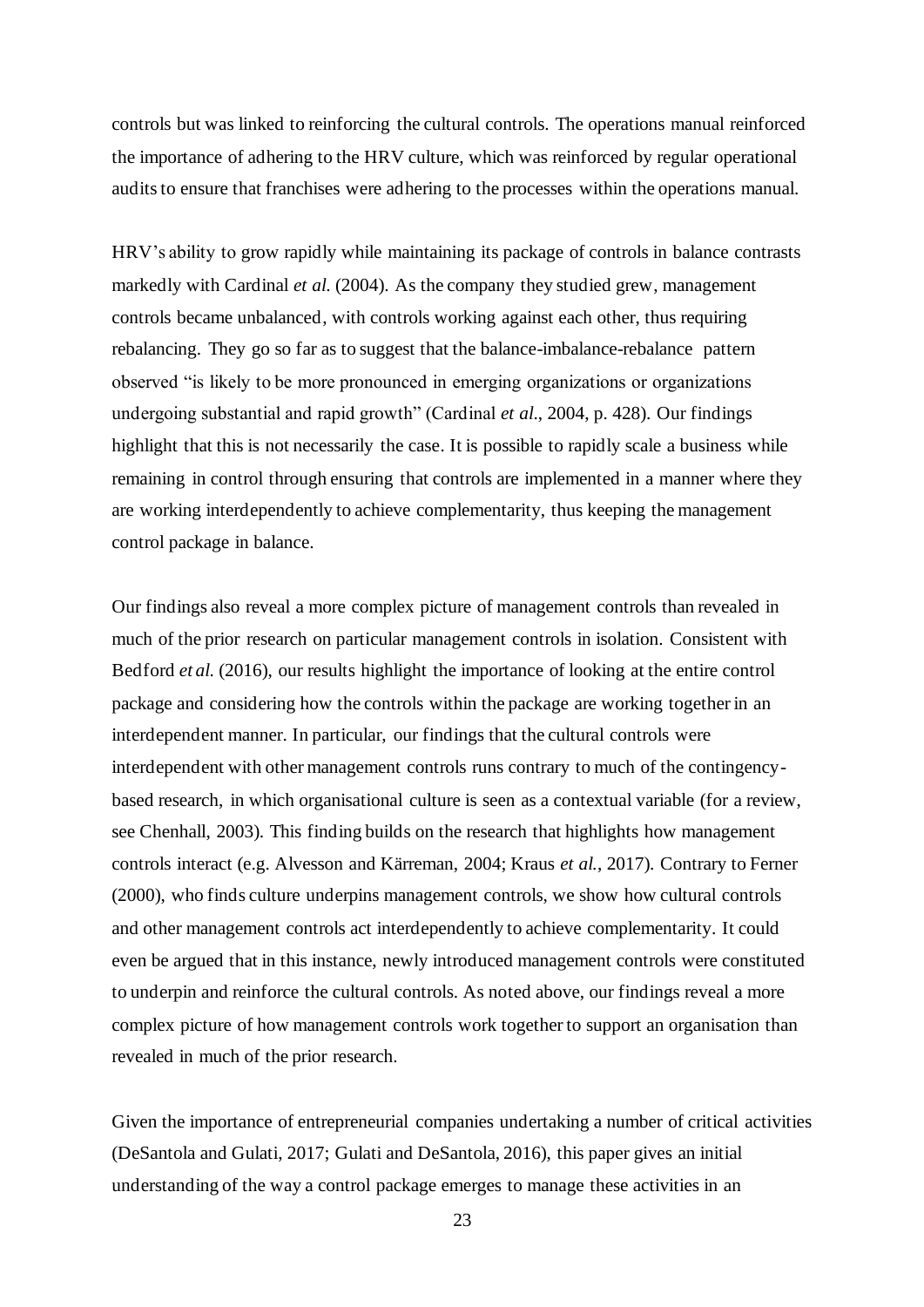entrepreneurial company and how the balance between management controls is constituted. We demonstrate that HRV introduced management controls to work interdependently in a complementary manner supporting the company's strategy to enhance company performance.

#### **6. Conclusion**

In this paper we present a longitudinal case study of HRV to better understand the emergence of management controls in an entrepreneurial company. Our findings contrast with prior experience-based models and research that focuses on the effect of lifecycle stage on the introduction of management controls. One of the main findings of this literature is that financial controls are the first formal controls adopted (e.g. Davila and Foster, 2005; Davila and Foster, 2007; Moores and Yuen, 2001; Sandino, 2007; Simons, 1995). In contrast here, the design of cultural controls was the first management control introduced in our entrepreneurial case study company. Cultural control was then constantly reinforced and built upon throughout the birth and growth stages. The emphasis on cultural controls was a conscious one that helped HRV to position itself in the market. Subsequent controls emerged to meet the needs of the company, with all controls designed to complement the cultural controls so that the management control package remained in balance. Financial controls, while introduced during the growth stage, were not a major component of the management control package. This is evidenced by the fact that despite having an annual revenue of NZ\$19 million HRV had yet to introduce a budget. This corroborates Bedford *et al*. (2016) who highlight that there is not one unique package of management controls that are optimal in supporting a particular strategy, but that depending on how they are constituted, there are different management control packages that can effectively support a company achieving its strategy.

Our findings are qualitative generalisations (Yin, 2003: Parker and Northcott, 2016) that reveal the importance of founders designing and demonstrating cultural controls and reinforcing them by linking them to reward and compensation controls, planning controls, financial controls, cybernetic controls, and administrative controls, which enables complementarity between different controls. For example, the founders of HRV designed their cultural controls in a way that they could compensate for the lack of critical financial and administrative controls. It could even be argued that the founders felt they could rely more on formal cultural controls when they started the business than on financial and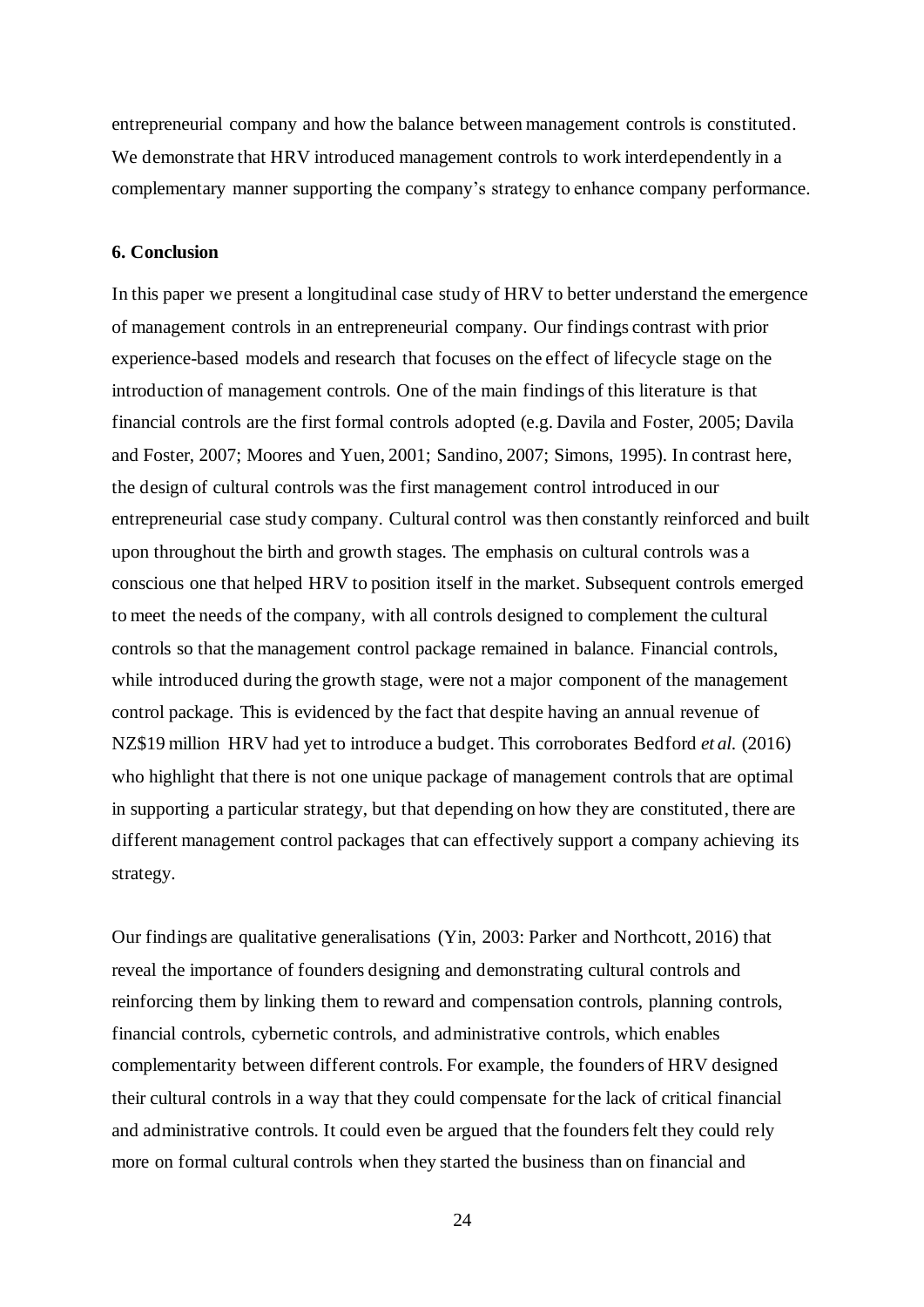administrative control processes. Even when the company did develop financial and administrative controls, there was an explicit link to the cultural controls developed in the birth stage, such that the new controls worked interdependently with the existing cultural controls, resulting in complementarity.

Our findings not only contrast the findings of prior accounting research, but also those of the management literature (Cardinal *et al*., 2004), who find that as young companies grow they go through periods of having their control package out of balance, which negatively impacts on their performance. We thus highlight how balance and complementarity among management controls in an early-stage entrepreneurial company can be achieved through the use of formal cultural controls. It is important that when management controls are implemented that they are working interdependently to ensure the balance of the overall management control package is maintained. It is through this balance that founders of entrepreneurial companies will be able to scale their business while staying in control.

From a practice perspective, we highlight the importance of founders of early-stage entrepreneurial companies designing and demonstrating their commitment to a set of cultural controls. This is because it is not possible to introduce other management controls to complement cultural controls if the cultural controls are not ingrained in employees. Even with the addition of reward and compensation controls, planning controls, financial controls, cybernetic controls, and administrative controls, we show that it was important for our case study company to link these management controls back to their cultural controls, so as to enable the founders to stay in control while scaling the business.

Given that contingency research and recent research on management control packages has found that to enhance performance, companies pursuing different strategies require different management controls (e.g. Akroyd *et al.,* 2017; Govindarajan and Shank, 1992; Kober *et al.*, 2003; Miller and Friesen, 1982; O'Grady and Akroyd, 2015; Simons, 1987; Sridharan and Akroyd, 2011), a potential avenue of future research would be to explore entrepreneurial companies that adopt different growth strategies and face different contextual variables. Such research would prove valuable in gaining a greater understanding of the different management controls that can be required across these different environments and how management control packages can emerge differently.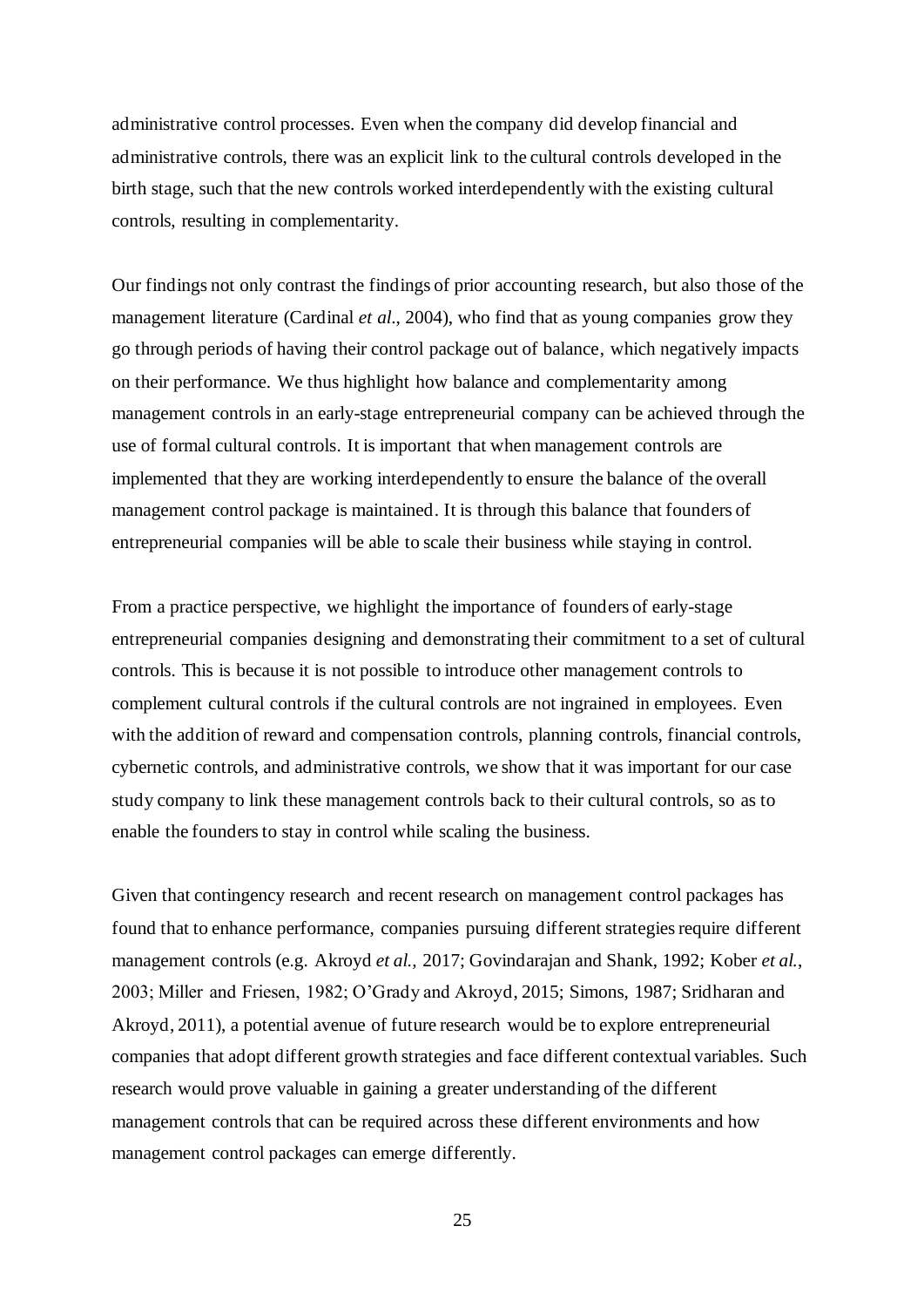Furthermore, a contingency-based approach would also be fruitful in exploring some of the unique aspects of the entrepreneurial setting. Similar to all research, in this paper we have focused on a particular organisational dilemma. While doing so, we have been unable to also attend to the broader area of the unique nature of the entrepreneurial setting. There is still limited understanding of how conditions or pressures idiosyncratic to the entrepreneurial setting affect the emergence of management controls. For example, it is likely that agility and the ability to quickly negotiate are important for new management controls to function effectively. A contingency-based research approach exploring the impact of idiosyncratic contextual factors unique to the entrepreneurial environment would increase our understanding of the emergence of management controls within entrepreneurial companies.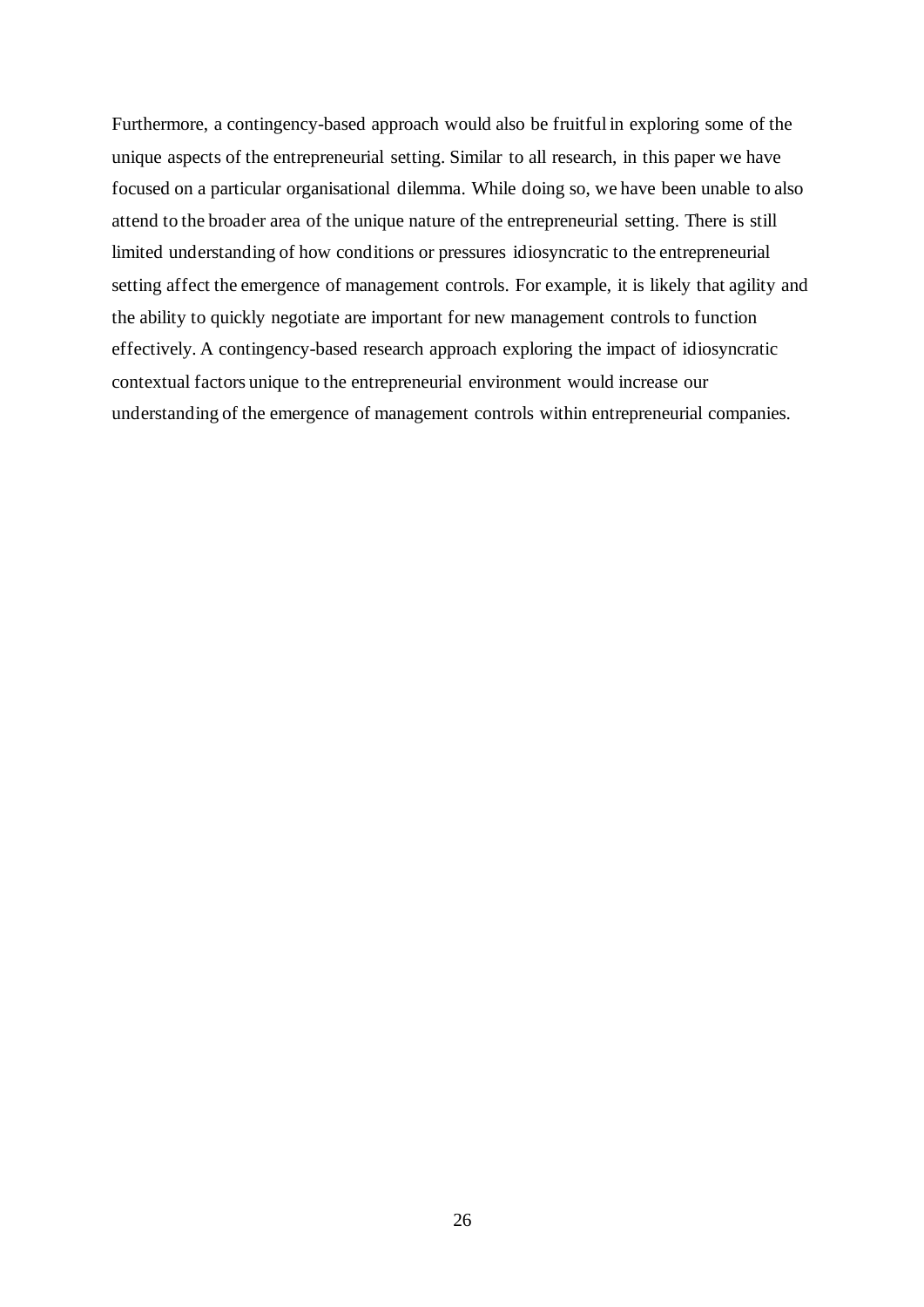#### **References**

- Akroyd, C., Biswas, S.S.N., and Chuang, S, 2016. How management control practices enable strategic alignment during the product development process, *Advances in Management Accounting* 26, 99-138.
- Alvesson, M., and D. Kärreman, 2004, Interfaces of control. Technocratic and socioideological control in a global management consultancy firm, *Accounting, Organizations and Society* 29, 423-444.
- Alvesson, M., and D. Kärreman, 2011, *Qualitative Research and Theory Development: Mystery as Method* (Sage Publications, London).
- Ahrens, T., and J.F. Dent, 1998, Accounting and organizations: realizing the richness of field research, *Journal of Management Accounting Research* 10, 1-39.
- Auzair, S.M., and K. Langfield-Smith, 2005, The effect of service process type, business strategy and life cycle strategy on bureaucratic MCS in service organizations, *Management Accounting Research* 16, 399-421.
- Baron, J.N., and M.T. Hannan, 2002. Organizational blueprints for success in high-tech startups: lessons from the Stanford project on emerging companies, *California Management Review* 44, 8-36
- Bedford, D.S., T. Malmi, and M. Sandelin, 2016, Management control effectiveness and strategy: an empirical analysis of packages and systems, *Accounting, Organizations and Society* 51, 12-28.
- Bhidé, A.V., 2000, The Origin and Evolution of New Businesses (Oxford University Press, Oxford).
- Bonner, S.E., and G.B. Sprinkle, 2002, The effects of monetary incentives on effort and task performance: theories, evidence, and a framework for research, *Accounting, Organizations and Society* 27, 303-345.
- Bridgeman, D., 2009, HRV gets warm welcome in Australia, *National Business Review*, Available at: https://www.nbr.co.nz/article/hrv-gets-warm-welcome-australia-101935.
- Cardinal, L.B., S.B. Sitkin, and C.P. Long, 2004, Balancing and rebalancing in the creation and evolution of organizational control, *Organization Science* 15, 411-431.
- Carland, J.W., F. Hoy, W.R. Boulton, and J.A.C. Carland, 1984, Differentiating entrepreneurs from small business owners: a conceptualization, *Academy of Management Review* 9, 354-359.
- Chenhall, R.H., 2003, Management control systems design within its organizational context: findings from contingency-based research and directions for the future, *Accounting, Organizations and Society* 28, 127-168.
- Chenhall, R.H., and D. Morris, 1995, Organic decision and communication processes and management accounting systems in entrepreneurial and conservative business organizations, *Omega* 23, 485-497.
- Davila, A., 2005, An exploratory study on the emergence of management control systems: formalizing human resources in small growing firms, *Accounting, Organizations and Society* 30, 223-248.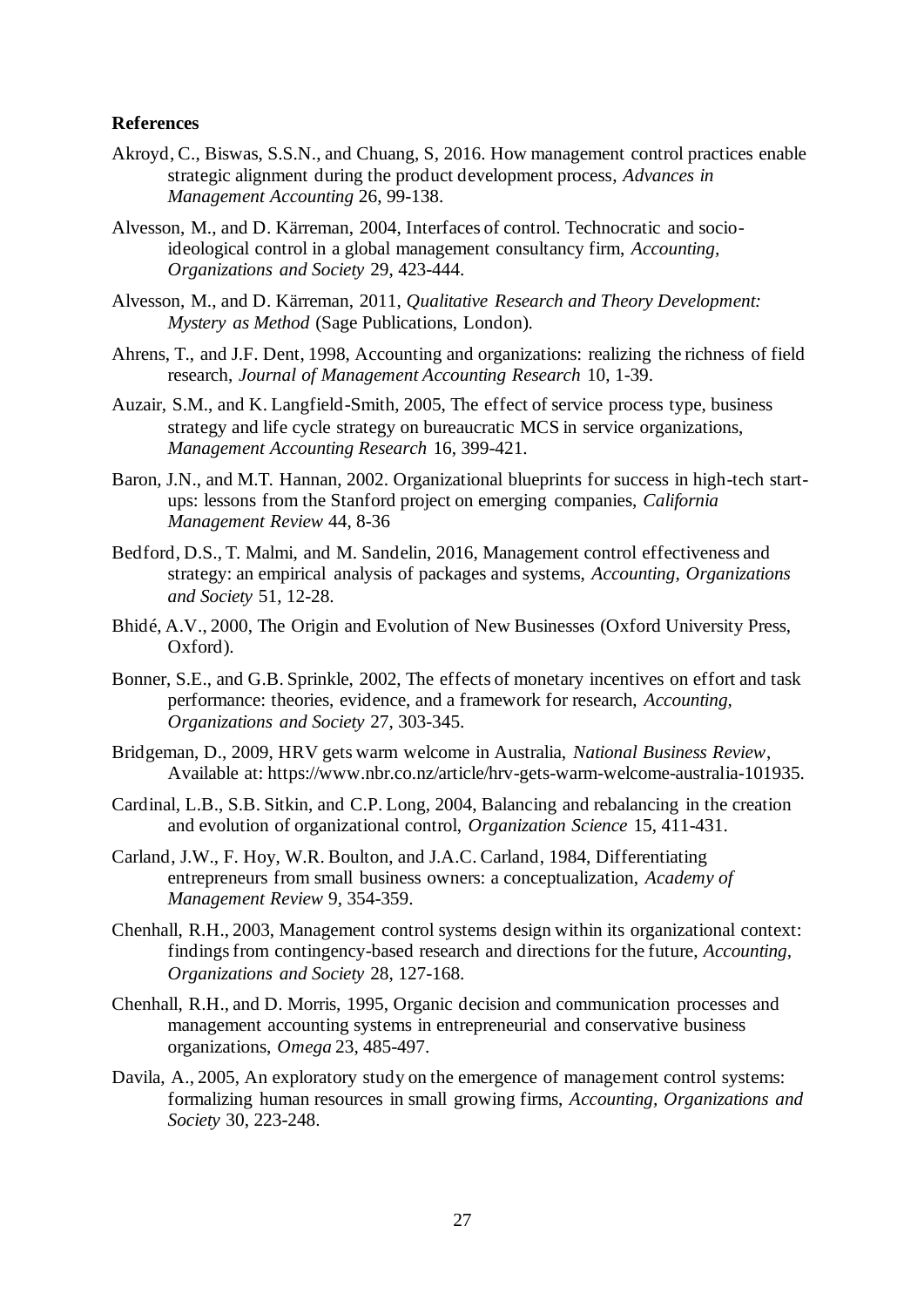- Davila, A., and G. Foster, 2005, Management accounting systems adoption decisions: evidence and performance implications from early-stage/startup companies, *The Accounting Review* 80, 1039-1069.
- Davila, A., and G. Foster, 2007, Management control systems in early-stage startup companies, *The Accounting Review* 82, 907-938.
- Davila, A., G. Foster, G., and N. Jia, 2010, Building sustainable high-growth startup companies: management systems as an accelerator, *California Management Review* 52, 79-105.
- Dent, J.F., 1990, Strategy, organization and control: some possibilities for accounting research, *Accounting, Organizations and Society* 15, 383-410.
- DeSantola, A., and R. Gulati, 2017, Scaling: organizing and growth in entrepreneurial ventures, *Academy of Management Annals* 11, 640-668.
- Dumay, J., and T. Dai, 2017, Integrated thinking as a cultural control? *Meditari Accountancy Research*, 25, 574-604.
- Ferner, A., 2000, The underpinnings of 'bureaucratic' control systems: HRM in European multinationals, *Journal of Management Studies* 37, 521-539.
- Ferreira, A., and D. Otley, 2009, The design and use of performance management systems: an extended framework for analysis, *Management Accounting Research* 20, 263-282.
- Fischer, E., and A.R. Reuber, 2003, Support for rapid-growth firms: a comparison of the views of founders, government policymakers, and private sector resource providers, *Journal of Small Business Management* 41, 346-365.
- Flamholtz, E.G., 1983, Accounting, budgeting and control systems in the organizational context: theoretical and empirical perspectives, *Accounting, Organizations and Society* 8, 153-169.
- Flamholtz, E.G, T.K. Das, and A.S. Tsui, 1985, Toward an integrative framework of organizational control, *Accounting, Organizations and Society* 10, 35-50.
- Flamholtz, E.G., and Y. Randle, 2000, *Growing Pains: Transitioning from an Entrepreneurship to a Professionally Managed Firm* (Jossey-Bass Publishers Inc., San Francisco).
- Glaser, B., and A. Strauss, 1967, *The Discovery of Grounded Theory* (Adeline, Chicago).
- Govindarajan, V., and J. Shank, 1992, Strategic cost management: tailoring controls to strategies, *Journal of Cost Management* 6, 14-24.
- Grabner, I., and F. Moers, 2013, Management control as a system or a package? Conceptual and empirical issues, *Accounting, Organizations and Society* 38, 407-419.
- Green, S., and M. Welsh, 1988, Cybernetics and dependence: reframing the control concept, *Academy of Management Review* 13, 287-301.
- Greiner, L.E., 1998, Evolution and revolution as organizations grow, *Harvard Business Review* 79, 55-64.
- Guilding, C., 1999, Competitor-focused accounting: an exploratory note, *Accounting, Organizations and Society* 24, 583-595.
- Gulati, R., and A. DeSantola, 2016, Start-ups that last, *Harvard Business Review* 94, 54-61.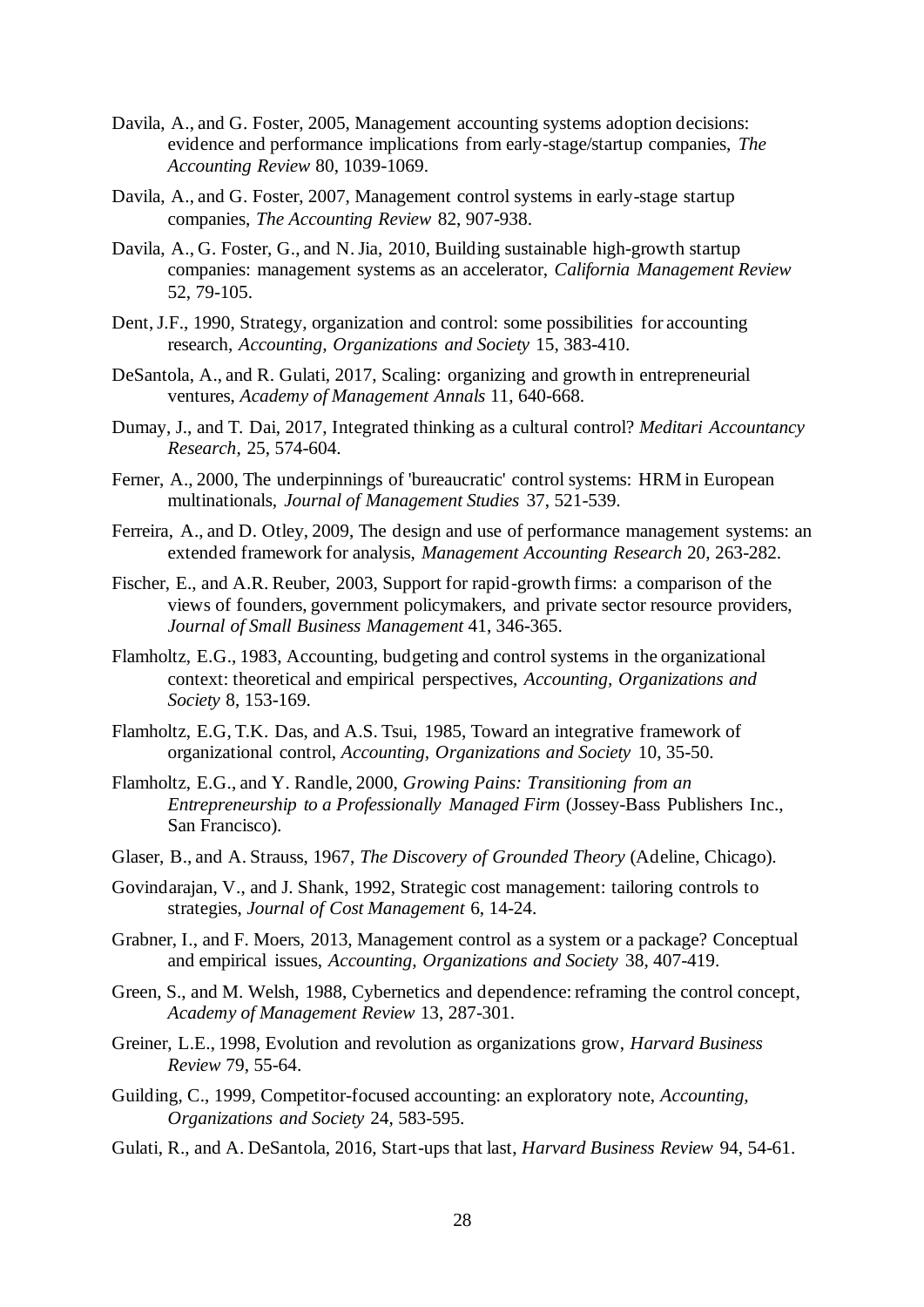- Heinicke, A., T.W. Guenther, and S.K. Widener, 2016, An examination of the relationship between the extent of a flexible culture and the levers of control system: the key role of beliefs control, *Management Accounting Research* 33, 25-41.
- Kazanjian, R.K., 1988, Relation of dominant problem to stages of growth in technologybased new ventures, *Academy of Management Journal* 30, 257-279.
- Kim, W.C., and R. Mauborgne, 2005, *Blue Ocean Strategy: How to Create Uncontested Market Space and Make Competition Irrelevant* (Harvard Business Press, Boston).
- Kimberly, J. R., and H. Bouchikhi, 1995, The dynamics of organizational development and change: how the past shapes the present and constrains the future, *Organization Science* 6, 9-18.
- Kober, R., J. Ng, and B.J. Paul, 2003, Change in strategy and MCS: a match over time? *Advances in Accounting* 20, 199-232.
- Kober, R., J. Ng, and B.J. Paul, 2007, The interrelationship between management control mechanisms and strategy, *Management Accounting Research* 18, 425-452.
- Kraus, K., C. Kennergren, and A. von Unge, 2017, The interplay between ideological control and formal management control systems - A case study of a non-governmental organisation, *Accounting, Organizations and Society* 63, 42-59.
- Kristensen, T.B., and P. Israelsen, 2014, Performance effects of multiple control forms in a lean organization: a quantitative case study in a systems fit approach, *Management Accounting Research* 25, 45-62.
- Langfield-Smith, K., 1997, Management control systems and strategy: a critical review, *Accounting, Organizations and Society* 22, 207-232.
- Malmi, T., and D. Brown, 2008, Management control systems as a package Opportunities, challenges and research directions, *Management Accounting Research* 19, 287-300.
- Mia, L., and R.H. Chenhall, 1994, The usefulness of management accounting systems, functional differentiation and managerial effectiveness, *Accounting, Organizations and Society* 19, 1-13.
- Miles, M.B., and A.M. Huberman, 1984, Drawing valid meaning from qualitative data: toward a shared craft, *Educational Researcher* 13, 20-30.
- Milgrom, P., and J. Roberts, 1990, The economics of modern manufacturing: technology, strategy, and organization, *The American Economic Review* 511-528.
- Milgrom, P., and J. Roberts, 1995, Complementarities and fit strategy, structure, and organizational change in manufacturing, *Journal of Accounting and Economics* 19, 179-208.
- Miller, C.C., L.B. Cardinal, and W.H. Glick, 1997, Retrospective reports in organizational research: a reexamination of recent evidence, *Academy of Management Journal* 40, 189–204.
- Miller, D., and P. H. Friesen, 1982, Innovation in conservative and entrepreneurial firms: two models of strategic momentum, *Strategic Management Journal* 3, 1-25.
- Miller, D., and P.H. Friesen, 1984, A longitudinal study of the corporate life cycle, *Management Science* 30, 1161-1184.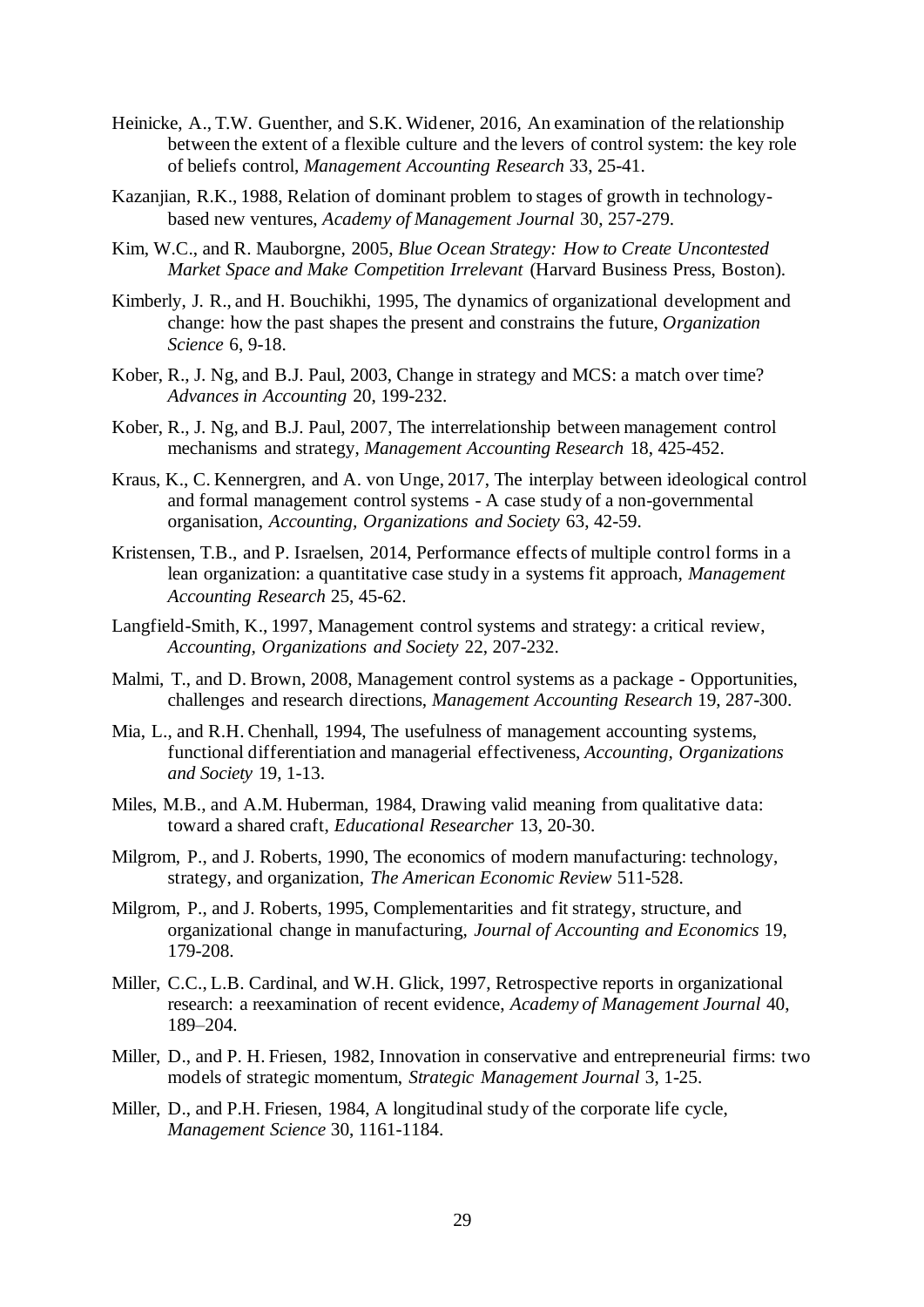- Miller, P., and T. O'Leary, 1997, Capital budgeting practices and complementarity relations in the transition to modern manufacture: a field-based analysis, *Journal of Accounting Research* 35, 257-271.
- Modell, S., 2005, Triangulation between case study and survey methods in management accounting research: an assessment of validity implications, *Management Accounting Research* 16, 231-254.
- Moores, K., and S. Yuen, 2001, Management accounting systems and organizational configuration: a life-cycle perspective, *Accounting, Organizations and Society* 26, 351-389.
- Mouritsen, J., and S. Thrane, 2006, Accounting, network complementarities and the development of inter-organisational relations, *Accounting, Organizations and Society* 31, 241-275.
- O'Grady, W., and C. Akroyd, 2016, The MCS package in a non-budgeting organisation: a case study of Mainfreight, *Qualitative Research in Accounting & Management* 13, 2- 30.
- O'Regan, N., A. Ghobadian, and D. Gallear, 2006, In search of the drivers of high growth in manufacturing SMEs, *Technovation* 26, 30-41.
- Parker, L.D., and D. Northcott, 2016, Qualitative generalising in accounting research: concepts and strategies, *Accounting, Auditing & Accountability Journal*, 29, 1100- 1131.
- Quinn, R.E., and K. Cameron, 1983, Organizational life cycles and shifting criteria of effectiveness: some preliminary evidence, *Management Science* 1, 33-55.
- Sandino, T., 2007, Introducing the first management control systems: evidence from the retail sector, *The Accounting Review* 82, 265-294.
- Silvola, H., 2008, Design of MACS in growth and revival stages of the organizational lifecycle, *Qualitative Research in Accounting and Management* 5, 27-47.
- Simons, R., 1987, Accounting control systems and business strategy: an empirical analysis, *Accounting, Organizations and Society* 12, 357-374.
- Simons, R., 1995, *Levers of Control* (Harvard Business School Press, Boston).
- Simons, R., 2000, *Performance Measurement and Control Systems for Implementing Strategy* (Prentice Hall, Upper Saddle River, NJ).
- Sridharan, V.G., and Akroyd, C, 2011, The integration substitute: the role of controls in managing human asset specificity, *Accounting & Finance* 51, 1055-1086.
- Su, S., K. Baird, and H. Schoch, 2013, Management control systems from an organisational life cycle perspective: the role of input, behaviour and output controls, *Journal of Management and Organization* 19, 635-658.
- Su, S., K. Baird, and H. Schoch, 2015a, The moderating effect of organizational life cycle stages on the association between the interactive and diagnostic approaches to using controls with organizational performance, *Management Accounting Research* 26, 40- 53.
- Su, S., K. Baird, and H. Schoch, 2015b, Management control system effectiveness: the association between types of controls with employee organizational commitment across organisational life cycle stages, *Pacific Accounting Review* 27, 28-50.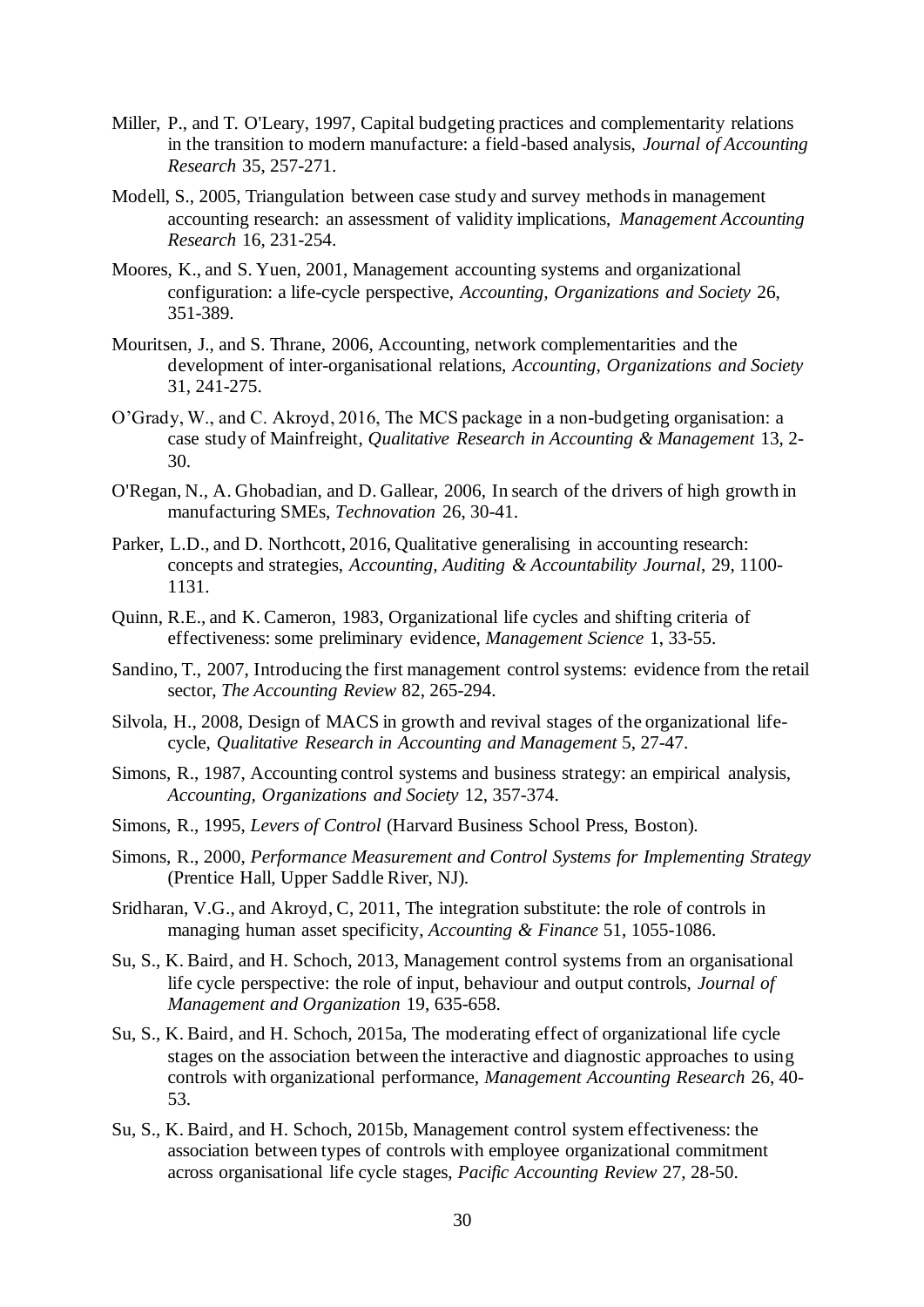- Su, S., K. Baird, and H. Schoch, 2017, Management control systems: the role of interactive and diagnostic approaches to using controls from an organizational life cycle perspective, *Journal of Accounting and Organizational Change* 13, 2-24.
- Van der Stede, W.A., 2000, The relationship between two consequences of budget controls: budgetary slack creation and managerial short-term orientation, *Accounting, Organizations and Society* 25, 609-622.
- Widener, S.K., 2007, An empirical analysis of the levers of control framework, *Accounting, Organizations and Society* 32, 757.
- Yin, R.K., 2003, *Case Study Research*, 4<sup>th</sup> ed. (Sage Publications, London).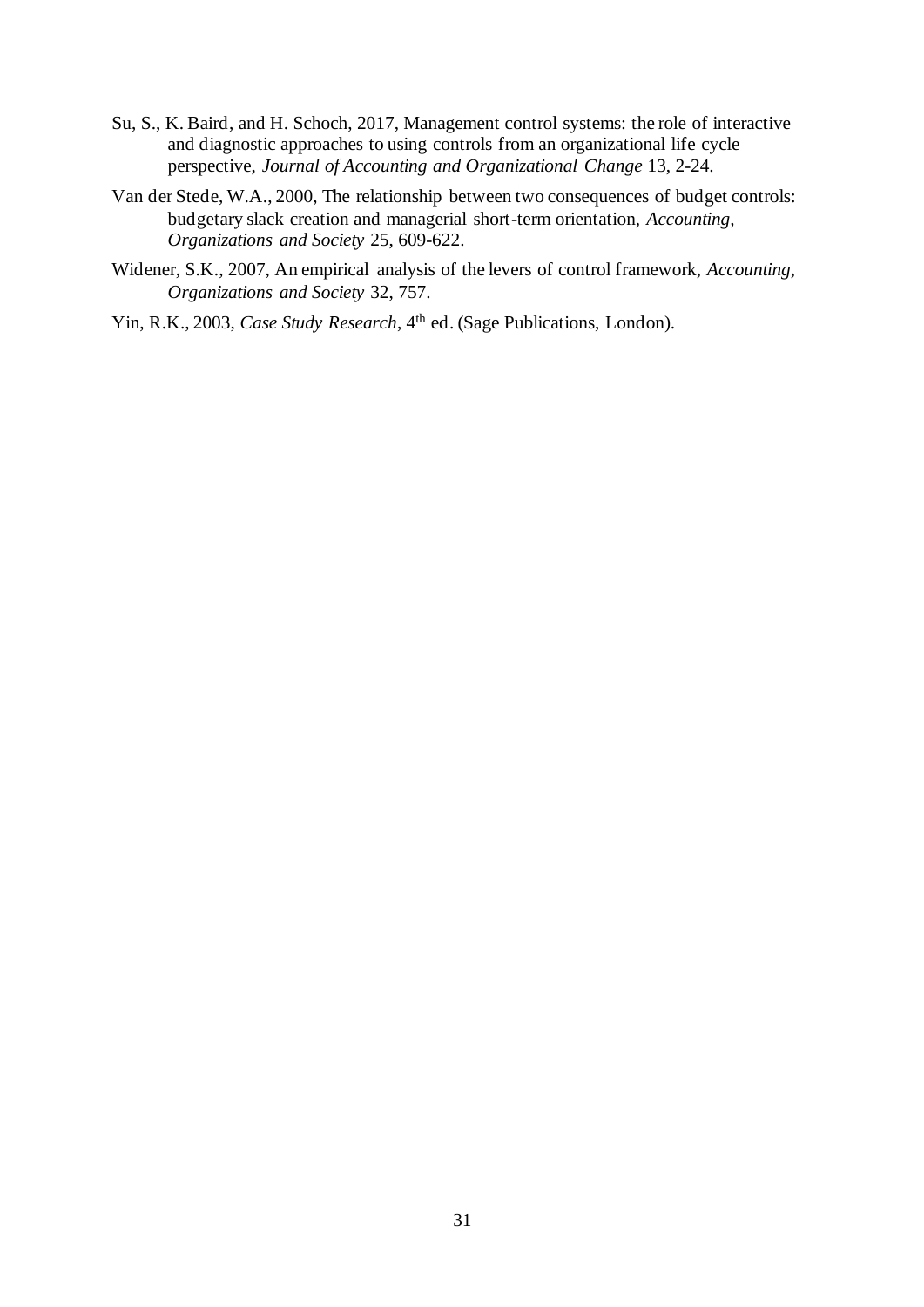

# **Vision**

"Remember, our vision is our dream - Stay true to our dream and never lose sight of it. Keep it in view and it will keep us on track

- Cristal Air International Limited is first and foremost an international franchise organisation with representation in many major markets around the world. Our Head Office is based in Auckland. New Zealand and our revenues exceed 75 million dollars per annum.
- We have built a worldwide network of licensed "HRV" franchisee's who are dedicated and committed to providing their customers with the very same solutions we do.
- Our unique combination of HRV products and services are designed around creating healthier more comfortable environments for both families and their homes.
- We have the premium product which enables us to dominate the markets in which we compete. Our unique combination of control filtration and airflow systems keep us and our franchisee's at the forefront of our industry.
- We continue to arow our business by developing key business alliances with those who can add value to our business and at the same time can in some way contribute to the realisation of our vision.
- We also focus on new product developments which in turn, provides our franchisee's with future add-on sale opportunities - For when our franchisee's prosper so do we.
- As for our team they are always professional, friendly and aligned with our company's culture and vision. Each team member is provided the necessary training and support through our "educate to motivate" induction program which is designed to create productive, profitable members of our team.
- Everyone understands the importance of delivering quality solutions and systems on time, every time. Our team are also dedicated and committed to providing our customers and our valued franchisee's with the very best.
- We expect everyone to take responsibility for their actions and contribute where possible to the overall success of the business.
- We encourage our team to make the most of any opportunities to grow themselves as well as our business.
- We are genuinely interested in all our stakeholders as our success will be measured by how successful we make others.

Source: Internal HRV document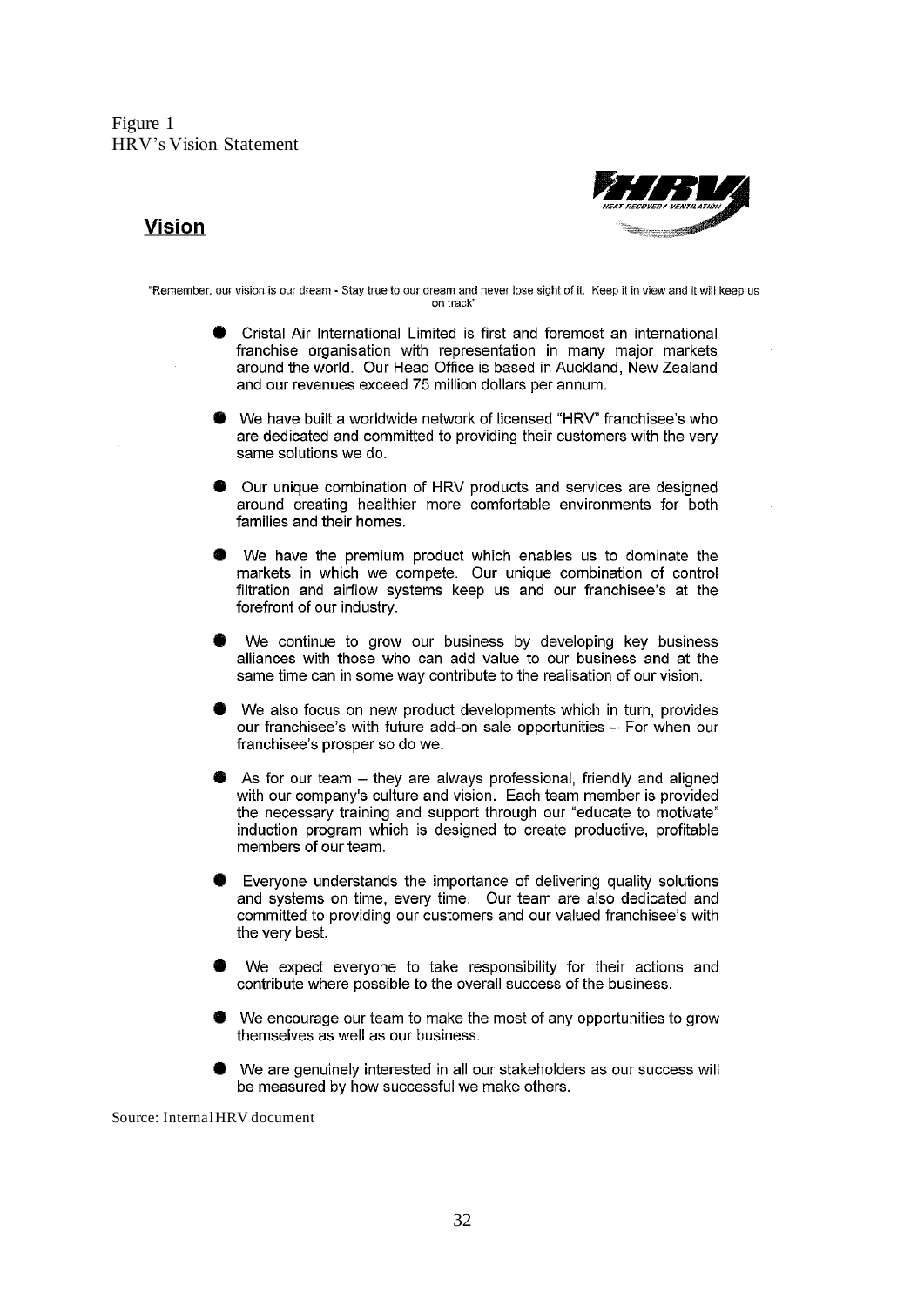Figure 2 HRV's Core Values



# **Core Values**



Source: Internal HRV document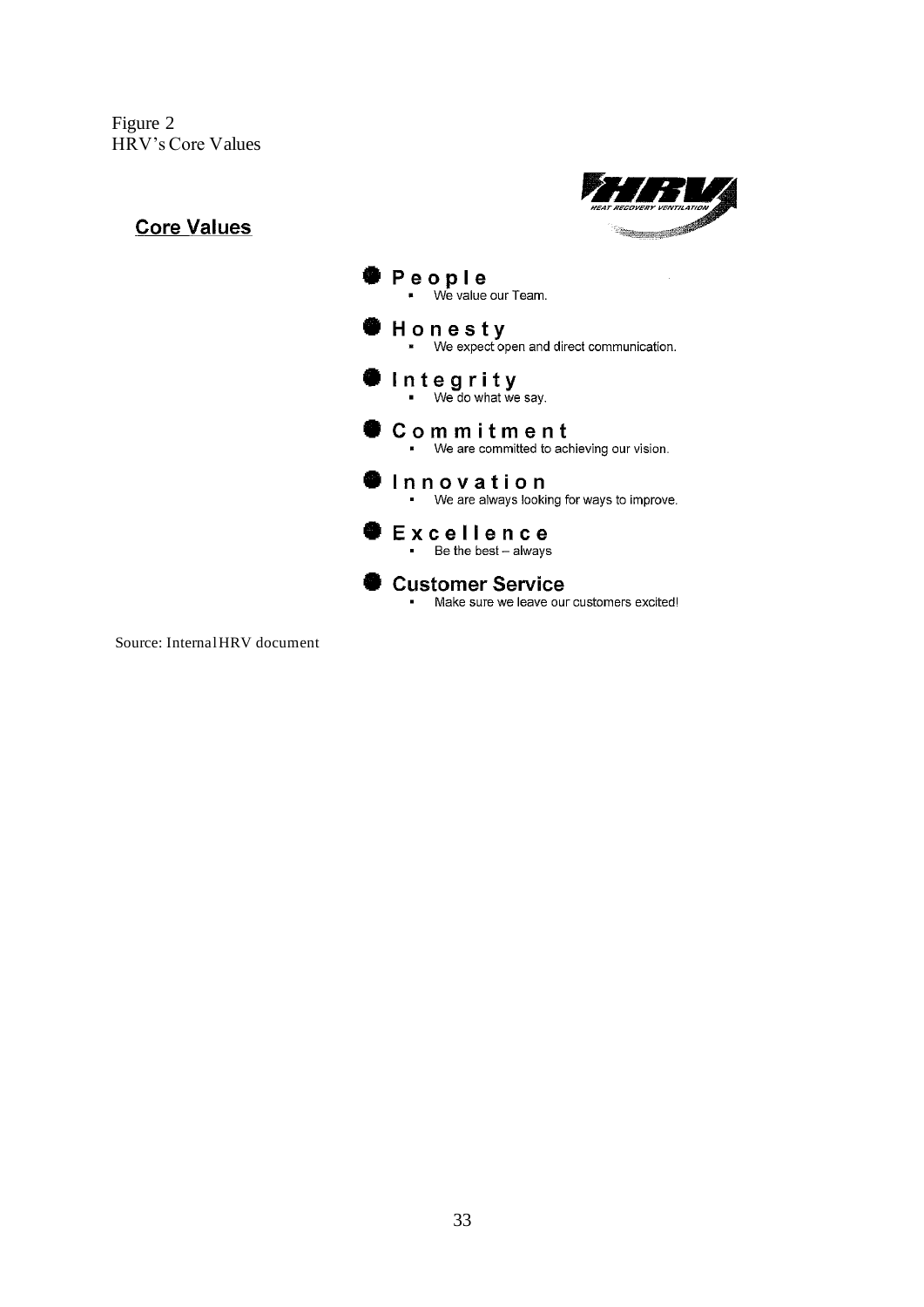Figure 3 HRV's Eight Steps to Success



# **8 Steps to Success**

- Have a Great Attitude
- Maintain your Attitude
- **Be On Time**
- **Be Prepared**
- Work your full 8 hours or u ntil you reach your goals
- Work your Territory correctly
- Know why you are here and where you are going
- Take Control

Source: Internal HRV document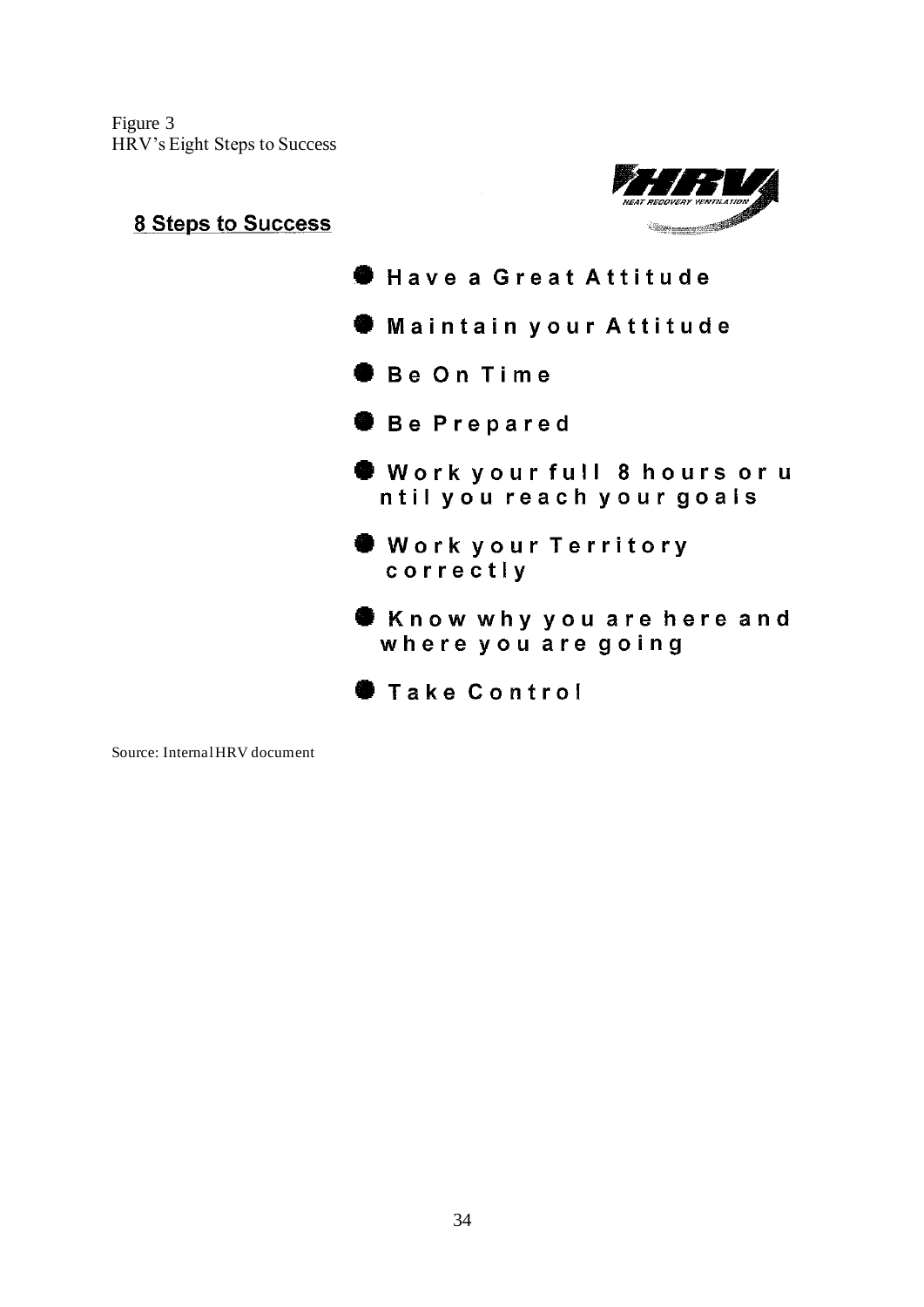|                     | <b>Situation</b>                                                                                                                                                         | Organisation                                                                                                                                                                                                                                                                                                                            | <b>Innovation and Strategy</b>                                                                                                                                     |
|---------------------|--------------------------------------------------------------------------------------------------------------------------------------------------------------------------|-----------------------------------------------------------------------------------------------------------------------------------------------------------------------------------------------------------------------------------------------------------------------------------------------------------------------------------------|--------------------------------------------------------------------------------------------------------------------------------------------------------------------|
| <b>Birth Stage</b>  | Small size<br>÷<br>Young<br>Dominated by<br>$\overline{\phantom{0}}$<br>founder-manager                                                                                  | Informal structure<br>$\overline{a}$<br>Undifferentiated<br>Power is highly<br>$\overline{\phantom{a}}$<br>concentrated<br>Crude information<br>processing and<br>decision making<br>methods                                                                                                                                            | Considerable innovation<br>in product lines<br>Niche strategy<br>۰<br>Substantial risk taking<br>-                                                                 |
| <b>Growth Stage</b> | Medium size<br>-<br>Older<br>$\overline{\phantom{0}}$<br>Multiple shareholders<br>Ξ.<br>More heterogeneous<br>$\overline{\phantom{0}}$<br>and competitive<br>environment | Some formalisation<br>of structure<br>Functional basis of<br>$\blacksquare$<br>organisation<br>Moderate<br>$\blacksquare$<br>differentiation<br>Somewhat less<br>$\overline{\phantom{a}}$<br>centralised<br>Initial development<br>$\overline{\phantom{a}}$<br>of formal<br>information<br>processing and<br>decision making<br>methods | Broadening of product<br>÷<br>market scope into closely<br>related areas<br>Incremental innovation<br>in product lines<br>Rapid growth<br>$\overline{\phantom{0}}$ |

Table 1 Characteristics of life cycle stages (Miller and Friesen, 1984)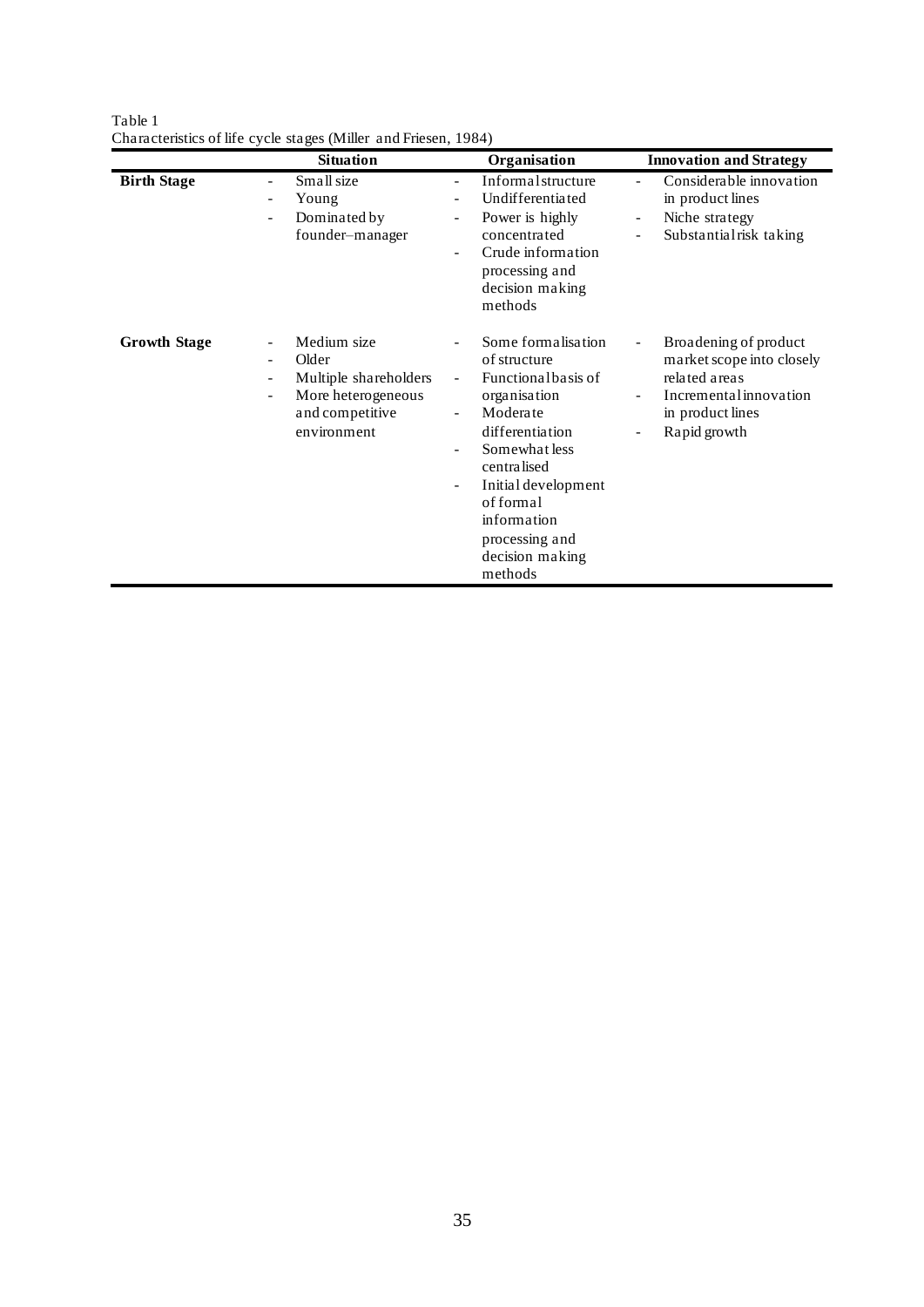Table 2 Case study data

| <b>Interviewee Position</b>                | <b>Time at HRV</b> | <b>Hours</b> |
|--------------------------------------------|--------------------|--------------|
| General manager and financial controller   |                    | 3            |
| Financial controller                       | 1 year, 4 months   |              |
| General manager (founders' business coach) | 1 year, 7 months   |              |
| Franchise support manager                  | 1 year             |              |
| Communications manager                     | 11 months          |              |
| Direct marketing manager                   | 8 months           |              |
| Commercialmanager                          | 3 years, 5 months  |              |
| Warehouse/production manager               | 1 year, 5 months   |              |
| Accounts manager                           | 2 years, 9 months  |              |
| Installation manager                       | 1 year, 9 months   |              |
| Distribution manager                       | 1 year             |              |
| Franchisee                                 | 2 years            |              |
| Franchisee                                 | 3 years, 2 months  |              |
| Founder of HRV                             | 4 years, 8 months  |              |
| Total interviewee hours                    |                    | 16           |

| Other data sources                                                                                           | <b>Number</b> | <b>References</b>                                                                                                                         |  |
|--------------------------------------------------------------------------------------------------------------|---------------|-------------------------------------------------------------------------------------------------------------------------------------------|--|
| HRV documents                                                                                                | 7             | Vision, Company Purpose, Core Values, Eight Steps to Success, 2007<br>HRV head office organisational chart, operations manual, CRM report |  |
| Business press articles                                                                                      | 5             | National Business Review, Unlimited Magazine, Building Today<br>Magazine, Sunday Star Times, Deloitte Fast 50                             |  |
| Corporate website                                                                                            |               | http://www.hrv.co.nz                                                                                                                      |  |
| Site visits                                                                                                  | 6             | 4 visits to HRV, 2 visits to HRV franchisees                                                                                              |  |
| Note: Interviews are shown in the order in which they were conducted. All interviews occurred between August |               |                                                                                                                                           |  |

Note: Interviews are shown in the order in which they were conducted. All interviews occurred between August and November 2007.